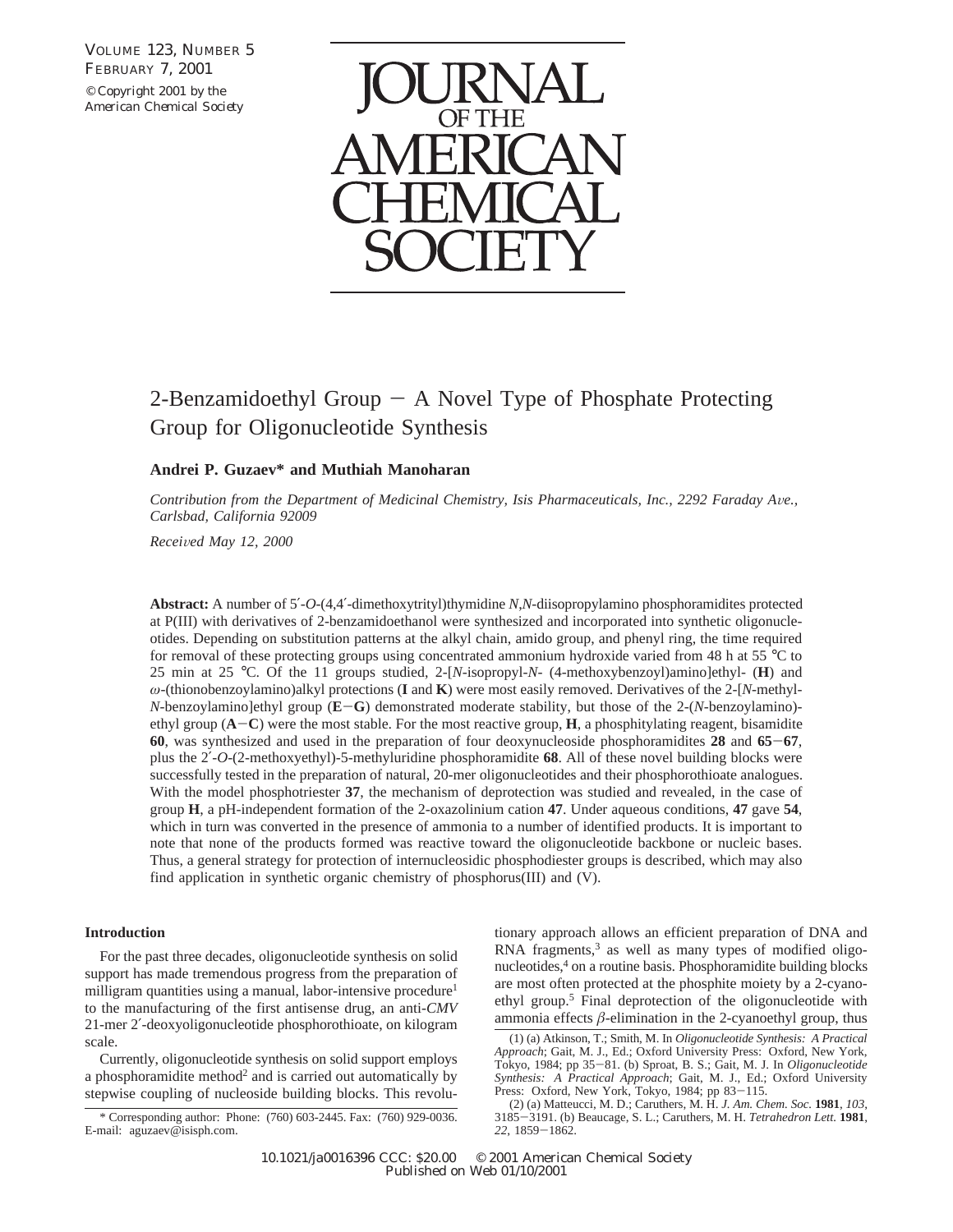releasing an internucleosidic phosphodiester moiety and acrylonitrile, which is toxic and a potential carcinogen, as a side product. In addition, acrylonitrile has been demonstrated to alkylate nucleic bases under conditions of large-scale oligonucleotide deprotection.6

Recent interest in manufacturing oligonucleotides as drugs led to a search for protecting groups without the drawbacks associated with the 2-cyanoethyl and related groups. Of the base labile protections whose removal is governed by mechanisms different from *â*-elimination, several are worthy of note. Among them, the 2-trialkylsilylethyl protecting group is removed by  $β$ -fragmentation, yielding only the harmless products ethylene and trialkylsilanol.7,8 Recently, *ω*-(trifluoroacetylamino)alkyl protection has been introduced. It is cleaved by aqueous or gaseous ammonia in two steps. First, the base labile trifluoroacetyl group is removed to yield the *ω*-aminoalkyl phosphate triester, which in the second step undergoes cyclodeesterification. This releases the final products, the internucleosidic phosphodiester and an azacycloalkane.6,9,10 Allyl phosphate protection is removed either by aqueous ammonia or, under orthogonal conditions, by treatment with a Pd<sup>0</sup> complex in the presence of a nucleophile.<sup>11</sup> However, there is no known protecting strategy that allows one to control the kinetics of deprotection of internucleosidic phosphates over a wide range. Having such a methodology would allow protecting groups to be chosen in accordance with anticipated deprotection conditions and vice versa.



In our search for a more general methodology for protection of internucleosidic phosphates, we reported recently the use of

(3) (a) Caruthers, M. H. *Acc. Chem. Res.* **<sup>1991</sup>**, *<sup>24</sup>*, 278-284. (b) Beaucage, S. L.; Iyer, R. P. *Tetrahedron* **<sup>1992</sup>**, *<sup>48</sup>*, 2223-2311.

(4) (a) Manoharan, M. In *Antisense Research and Applications*; Crooke, S. T., Lebleu, B. Eds.; CRC Press: Boca Raton, FL, 1993; pp 303-349. (b) Beaucage, S. L.; Iyer, R. P. *Tetrahedron* **<sup>1993</sup>**, *<sup>49</sup>*, 1925-1963.

(5) (a) Sinha, N. D.; Biernat, J.; Ko¨ster, H. *Tetrahedron Lett.* **1983**, *24*, 5843-5846. (b) Sinha, N. D.; Biernat, J.; McManus, J.; Köster, H. *Nucleic* 

*Acids Res.* **<sup>1984</sup>**, *<sup>12</sup>*, 4539-4557. (6) Wilk, A.; Grajkowski, A.; Phillips, L. R.; Beaucage, S. L. *J. Org. Chem.* **<sup>1999</sup>**, *<sup>64</sup>*, 7515-7522.

(7) (a) Krotz, A. H.; Wheeler, P.; Ravikumar, V. T. *Angew. Chem., Int. Ed. Engl.* **<sup>1995</sup>**, *<sup>34</sup>*, 2406-2409. (b) Ravikumar, V. T. *Synth. Commun*. **<sup>1995</sup>**, *<sup>25</sup>*, 2161-2164. (c) Ravikumar, V. T.; Cole, D. L. *Gene* **<sup>1994</sup>**, *<sup>149</sup>*, 157-161. (d) Ravikumar, V. T.; Wyrzykiewicz, T. K.; Cole, D. L.<br>Tetrahedron 1994 50 9255-9266 (e) Ravikumar V T Sasmor H : Cole *Tetrahedron* **<sup>1994</sup>**, *<sup>50</sup>*, 9255-9266. (e) Ravikumar, V. T.; Sasmor, H.; Cole, D. L. *Bioorg. Med. Chem. Lett.* **<sup>1993</sup>**, *<sup>3</sup>*, 2637-2640.

(8) Wada, T.; Sekine, M. *Tetrahedron Lett* **<sup>1994</sup>**, *<sup>35</sup>*, 757-760.

(9) Cheruvallath, Z. S.; Capaldi, D. C.; Ravikumar, V. T.; Cole, D. L. U.S. Patent 5,760,209 1998; *Chem*. *Abstr*. *129*: 41382.

(10) Wilk, A.; Srinivasachar, K.; Beaucage, S. L. *J. Org. Chem.* **1997**, *<sup>62</sup>*, 6712-6713.

(11) (a) Bergmann, F.; Kueng, E.; Iaiza, P.; Bannwarth, W. *Tetrahedron* **<sup>1995</sup>**, *<sup>25</sup>*, 6971-6976. (b) Hayakawa, Y.; Hirose, M.; Hayakawa, M.; Noyori, R. *J. Org. Chem.* **<sup>1995</sup>**, *<sup>60</sup>*, 925-930. (c) Hayakawa, Y.; Wakabayashi, S.; Kato, H.; Noyori, R. *J. Am. Chem. Soc.* **<sup>1990</sup>**, *<sup>112</sup>*, 1691- 1696. (d) Hayakawa, Y.; Uchiyama, M.; Kato, H.; Noyori, R. *Tetrahedron Lett.* **<sup>1985</sup>**, *<sup>26</sup>*, 6505-6508. (e) Bogdan, F.; Chow, C. S. *Tetrahedron Lett.* **<sup>1998</sup>**, *<sup>39</sup>*, 1897-1900. (f) Manoharan, M.; Lu, Y.; Casper, M. D.; Just, G. *Org. Lett.* **<sup>2000</sup>**, *<sup>2</sup>*, 243-246.





2-[(1-naphthyl)carbamoyloxy]ethyl protecting group in DNA synthesis.<sup>12</sup> Now we turned our attention to a reported intramolecular nucleophilic substitution in **1** where 2-oxazoline **3** was formed by releasing phosphodiester **2** as a leaving group.13 Similarly, solvolysis of thioureido analogues of **1** gave 2-thiazolines and phosphate esters or inorganic phosphate.14 Similar reactions with more traditional leaving groups, such as halogens, and methyl- or toluenesulfonate, have been studied in detail.<sup>15</sup>

To the best of our knowledge, use of *N*-acylaminoethylprotected nucleoside phosphoramidites **4** (Scheme 1) has not been described in the literature. Nevertheless, oligonucleotides similar to **5** have recently been synthesized by different routes via cyclic phosphoramidites.<sup>16,17</sup> When exposed to aqueous ammonium hydroxide, all of them gave deprotected oligonucleotides **6,** although this required a prolonged treatment at elevated temperature. However, structural optimization of the protecting group with respect to deprotection kinetics has not been attempted; nor have the products derived from the protecting groups been identified.

On the basis of these data, we aimed our study at the *N*-acylaminoethyl moieties as protecting groups for internucleosidic phosphates. To this end, we synthesized a number of novel

(12) Guzaev, A. P.; Manoharan, M. *Tetrahedron Lett.* **<sup>2000</sup>**, *<sup>41</sup>*, 5623- 5626.

(13) Ziodrou, C.; Schmir, G. L. *J. Am. Chem. Soc*. **<sup>1963</sup>**, *<sup>85</sup>*, 3258- 3264.

(14) (a) Cherbuliez, E.; Espejo, O.; Willhalm, B.; Rabinowitz, J. *Hel*V*. Chim. Acta* **<sup>1968</sup>**, *<sup>51</sup>*, 241-248. (b) Cherbuliez, E.; Willhalm, B.; Espejo, O.; Jaccard, S.; Rabinowitz, J. *Hel*V*. Chim. Acta* **<sup>1967</sup>**, *<sup>50</sup>*, 1440-1452. (c) Cherbuliez, E.; Moll, H.; Baehler, B.; Rabinowitz, J. *Hel*V*. Chim. Acta* **<sup>1967</sup>**, *<sup>50</sup>*, 1154-1158. (d) Cherbuliez, E.; Baehler, B.; Espejo, O.; Jaccard, S.; Jindra, H.; Rabinowitz, J. *Hel*V*. Chim. Acta* **<sup>1966</sup>**, *<sup>49</sup>*, 2408-2415.

(15) For a comprehensive review, see: (a) Lambert, J. B.; Mark, H. W.; Holcomb, A. G.; Magyar, E. S. *Acc. Chem. Res.* **<sup>1979</sup>**, *<sup>12</sup>*, 317-324. (b) Capon, B.; McManus, S. P. *Neighboring Group Participation*; Plenum Press: New York, 1976; Vol. 1; p 280. (c) Capon, B. In *Proton-Transfer Reactions*; Caldin, E., Gold, V., Eds.; Chapman & Hall: London, 1975; pp <sup>339</sup>-384. (d) Page, M. I. *Chem. Soc. Re*V*.* **<sup>1973</sup>**, *<sup>2</sup>*, 295-323. (e) Goodman, L. *Ad*V*. Carbohydr. Biochem.* **<sup>1967</sup>**, *<sup>22</sup>*, 109-175. (f) Capon, B. *Quart. Re*V. **<sup>1964</sup>**, *<sup>18</sup>*, 45-111.

(16) (a) Iyer, R. P.; Yu, D.; Devlin, T.; Ho, N.-H.; Agrawal, S. *J. Org. Chem.* **<sup>1995</sup>**, *<sup>60</sup>*, 5388-5389. (b) Guo, M. J.; Yu, D.; Iyer, R. P.; Agrawal, S. *Bioorg. Med. Chem. Lett.* **<sup>1998</sup>**, *<sup>8</sup>*, 2539-2544.

(17) Wilk, A.; Grajkowski, A.; Phillips, L. R.; Beaucage, S. L. *J. Am. Chem. Soc.* **<sup>2000</sup>**, *<sup>122</sup>*, 2149-2156.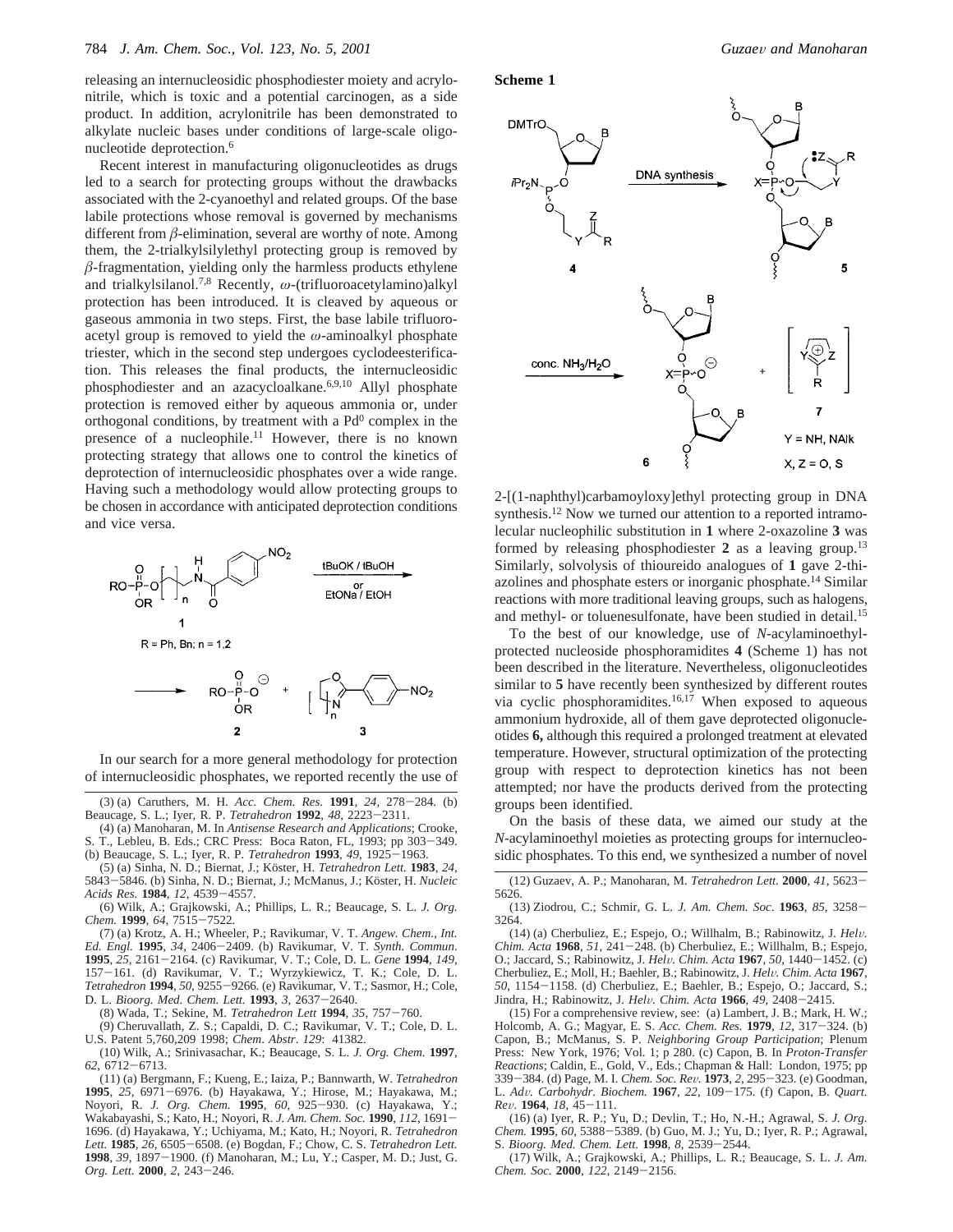**Scheme 2**



phosphoramidites **4**. These were incorporated into the synthetic oligonucleotides **5** in which Y, Z, and R may vary to form amido, thioamido, or thioureido groups that are capable of efficient intramolecular nucleophilic assistance (Scheme 1). We hypothesized that, once introduced into a synthetic oligonucleotide **5**, these groups might subsequently attack an electrophilic center, either phosphorus or carbon in the P-O-C fragment. If, as with phosphotriester  $1$ ,<sup>13</sup>, the nucleophilic attack occurred at the carbon atom, a cyclic intermediate, **7**, would be formed, and the internucleosidic phosphate would serve as a leaving group. In this event, the deprotection of an oligonucleotide backbone would occur and yield **6**. To test this hypothesis, deprotection of **5** with aqueous ammonia was studied. The most promising phosphoramidites, **<sup>28</sup>** and **<sup>65</sup>**-**<sup>68</sup>** (Scheme 7) were successfully employed in standard oligonucleotide synthesis for the preparation of natural oligonucleotides and their antisense phosphorothioate analogues. To illustrate the mechanism of deprotection, the intermediate **47** and stable products formed in the course of the reaction were characterized (Scheme 6). Here we report the results of this study.

## **Results and Discussion**

**Synthesis and Evaluation of Thymidine Phosphoramidites Protected by 2-Benzamidoethyl,** *ω***-(Thionobenzoylamino) alkyl, and 2-(***N***-Phenylthiocarbamoylamino) Ethyl Groups at P(III).** Of the many structural motifs capable of an intramolecular nucleophilic cyclization,15 we chose to study the utility of 2-benzamidoethyl (**A**-**H**), *<sup>ω</sup>*- (thionobenzoylamino)alkyl (**I** and **K**), and the 2-(*N-*phenylthiocarbamoylamino)ethyl (**J**) groups (Scheme 2). Several features justify their potential advantage for phosphate protection. First, under basic conditions, the carbonyl function in these systems is known to provide remarkable anchimeric assistance.15f On the other hand, in neutral and acidic media, **<sup>A</sup>**-**<sup>K</sup>** are chemically inert groups, with no apparent reactivity toward phosphitylating and acylating reagents that are employed in standard oligonucleotide synthesis. Finally, to introduce **<sup>A</sup>**-**<sup>K</sup>** at the phosphite moiety of a nucleoside phosphoramidite, the alcohols **<sup>10</sup>**-**<sup>20</sup>** required as starting materials are stable compounds which are commercially available or which may be readily synthesized with great structural diversity. For the phosphoramidite synthesis, **8** was first converted to a bisamidite, **9** (Scheme 2).18 Without isolation, **<sup>9</sup>** was reacted with **<sup>10</sup>**-**<sup>20</sup>** in the presence of 1*H*-tetrazole to give thymidine phosphoramidites **<sup>21</sup>**-**31**. These were chromatographed on a silica gel column to allow purification and, except for **24**, isolation of pure (*R*)*p*- and (*S*)*p*-isomers of the

$$
PG = \bigwedge_{R \ R}^{R^1} \bigotimes_{J \subseteq P}^{R^2}
$$

| PG                          | HO-PG | Phosphoramidite | R  | $R^1$                   | $R^2$              | Yield, % |  |
|-----------------------------|-------|-----------------|----|-------------------------|--------------------|----------|--|
| A                           | 10    | 21              | н  | Η                       | Н                  | 75.6     |  |
| в                           | 11    | 22              | н  | н                       | 4-OMe              | 68.8     |  |
| C                           | 12    | 23              | н  | н                       | $3-NO2$            | 61.0     |  |
| D                           | 13    | 24              | Me | н                       | н                  | 80.5     |  |
| Е                           | 14    | 25              | н  | Me                      | н                  | 78.9     |  |
| F                           | 15    | 26              | н  | Me                      | 4-OMe              | 82.1     |  |
| G                           | 16    | 27              | н  | Me                      | 4-NMe <sub>2</sub> | 86.0     |  |
| н                           | 17    | 28              | н  | Ær                      | 4-OMe              | 88.0     |  |
| $PG = \sqrt{\frac{S}{n N}}$ |       |                 |    |                         |                    |          |  |
| PG                          | HO-PG | Phosphoramidite |    | n                       | R                  | Yield, % |  |
| ı                           | 18    | 29              |    | 1                       | Ph                 | 73.4     |  |
| J                           | 19    | 30              |    | 1                       | <b>NHPh</b>        | 70.5     |  |
| Κ                           | 20    | 31              |    | $\overline{\mathbf{c}}$ | Ph                 | 70.5     |  |

phosphoramidites, along with the isomeric mixture. Because individual (*R*)*p*- and (*S*)*p*-isomers are of limited use in oligonucleotide chemistry,19 assignment of the absolute configuration of **<sup>21</sup>**-**<sup>31</sup>** at the P(III) was not performed. Instead, the individual species were assigned as fast- and slow-eluting isomers in accordance with their chromatographic mobility on silica gel. Nevertheless, the availability of pure (*R*)*p*- and (*S*)*p*-isomers was of paramount importance for spectral characterization of **<sup>21</sup>**-**<sup>31</sup>** by NMR. In general, phosphoramidites exhibit rather complex <sup>1</sup>H NMR and <sup>13</sup>C NMR spectra, due to <sup>1</sup>H and <sup>13</sup>C long-distance spin-spin couplings to phosphorus and to the overall structural complexity of these molecules. In addition, the amide groups of **<sup>21</sup>**-**<sup>31</sup>** apparently formed stable rotamers at the C-N bond, which resulted in a multiplicity of NMR signals. Similar observations have been recently reported for 4-[*N-*methyl-*N*-(trifluoroacetyl)amino]butyl6 and cyclic *N*-acyl17 nucleoside phosphoramidites. Furthermore, with the tertiary amides **<sup>25</sup>**-**28**, hindered rotation around the amide bond resulted in very low signal intensity for the methylene group adjacent to the amide nitrogen. Considering all of these factors, recording the NMR spectra for individual isomers dramatically facilitated assignment of the structures of the phosphoramidites **<sup>21</sup>**-**31**.

The phosphoramidites **<sup>21</sup>**-**<sup>31</sup>** demonstrated excellent shelf life and hydrolytic stability. As revealed by 31P NMR, all of these compounds were > 95% pure after being stored as dry samples for nine months at room temperature under argon. Hydrolytic stability of a representative selection of phosphoramidites was also determined. As measured by 31P NMR, the half-lives of disappearance of compounds **22**, **26**, and **28** (0.1 M in 95% aqueous CD<sub>3</sub>CN; 25 °C) were 200, 126, and 73 h,

Boom, J. H. *Tetrahedron Lett.* **<sup>1986</sup>**, *<sup>27</sup>*, 2271-2274. (19) Stec, W. J.; Zon, G. *Tetrahedron Lett.* **<sup>1984</sup>**, *<sup>25</sup>*, 5279-5282.

<sup>(18)</sup> Marugg, J. E.; Burik, A.; Tromp, M.; van der Marel, G. A.; van Boom, J. H. Tetrahedron Lett. 1986, 27, 2271-2274.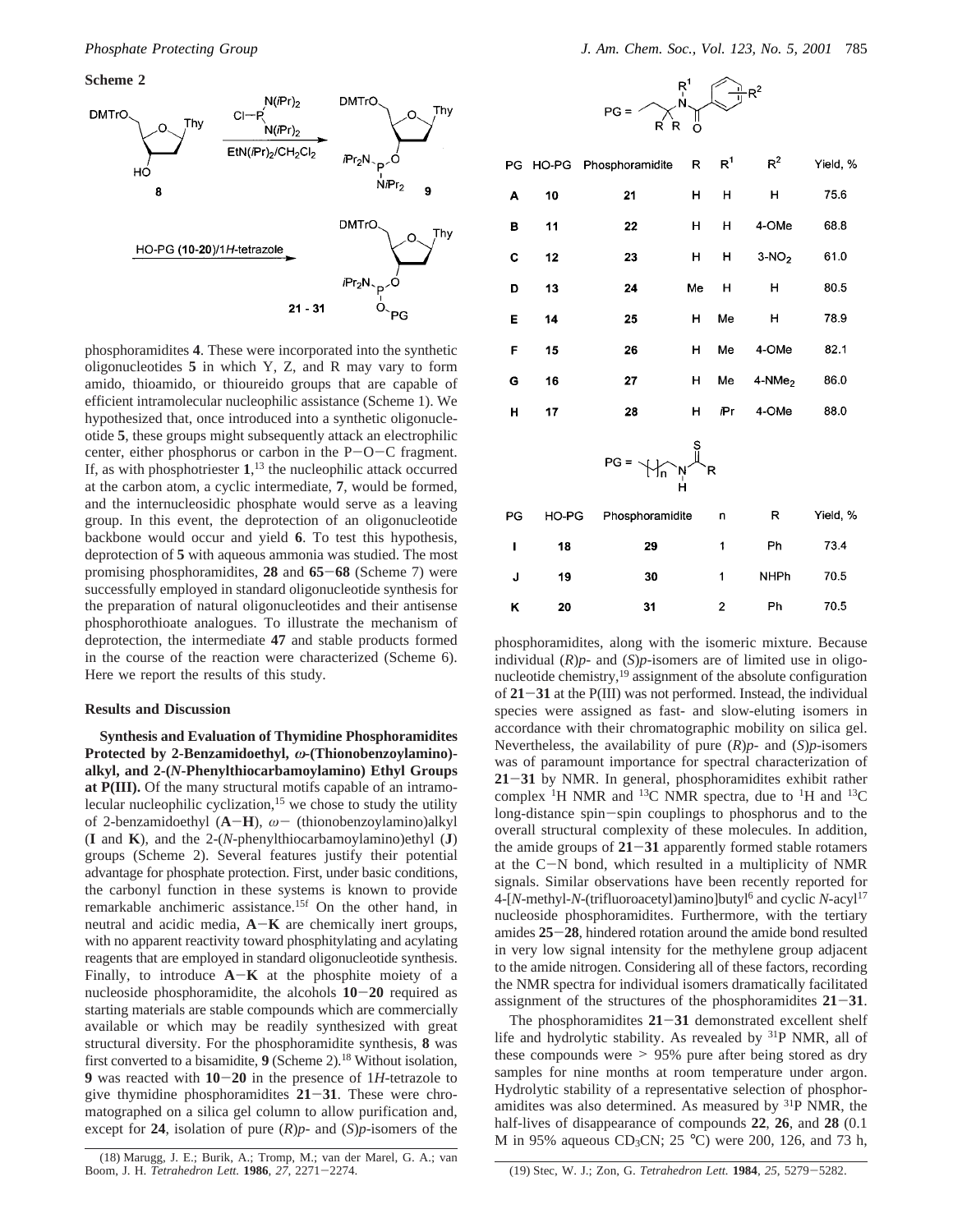**Scheme 3***<sup>a</sup>*





 $34a-k$ *a* (a) 1*H*-Tetrazole/MeCN; (b) for  $21-28$ : I<sub>2</sub>/Py/THF/H<sub>2</sub>O; for  $29-$ **31**: *t*-BuOOH/MeCN.

35

respectively.20 These data suggest excellent lifetimes for solutions of phosphoramidites while on the DNA synthesizers.

At the beginning of this work, no information was available on the ability of the phosphoramidites **<sup>21</sup>**-**<sup>31</sup>** to support oligonucleotide synthesis or the compatibility of the novel protecting groups with the known conditions of oligonucleotide deprotection. Therefore, a proper model system had to be chosen that would allow one to assess the potential of the proposed protecting strategy. In our opinion, this was best achieved by using solid-support-bound oligonucleotides **33a**-**<sup>k</sup>** as the model compounds (Scheme 3). This model offered several advantages. First, it permitted testing of a variety of phosphoramidites that were prepared on a small scale. Regardless of the structure of the protecting group or the success in removing it, the reaction mixtures that were obtained were likely to be analyzed under standardized conditions by HPLC. These two features allowed a relatively high-throughput screening of a number of protecting groups. Second, this model offered the possibility of testing the phosphoramidites **<sup>21</sup>**-**<sup>31</sup>** specifically under conditions of oligonucleotide synthesis on solid support. When the synthesis is carried out on solid phase, the reagents are used in much larger excess, and unwanted side reactions are more pronounced than in solution. In addition, more drastic conditions are often required to remove protecting groups from a negatively charged oligonucleotide backbone than from dinucleoside monophosphates. Thus, with model oligonucleotides **33a**-**k**, the choice for the most suitable protecting groups could be founded on more representative data. The ability of the phosphoramidites **<sup>21</sup>**-**<sup>31</sup>** to support oligonucleotide synthesis was tested first (Scheme 3). Using a standard synthetic cycle and ancillary reagents, we attached the phosphoramidites at the 5′-terminus of solid-support-bound undecathymidylate, **<sup>32</sup>**, to give **33a**-**k**. These were conventionally deprotected with ammonia (6 h/55 °C), and the products were analyzed by HPLC and electronspray MS. The following relevant observations were noted. As revealed by the dimethoxytrityl assay, all phosphoramidites demonstrated high coupling efficiency (>95%). Phosphoramidites **<sup>21</sup>**-**<sup>28</sup>** were fully compatible with ancillary reagents that were used in oligonucleotide synthesis, yielding only the

**Table 1.** Deprotection of **33a-k** with Concentrated Aqueous Ammonium Hydroxide

| protecting   | phosphoramidite | protected       | deprotection<br>conditions |                   |  |
|--------------|-----------------|-----------------|----------------------------|-------------------|--|
| group        |                 | oligonucleotide | time, h                    | temp, $^{\circ}C$ |  |
| A            | 21              | 33a             | 48                         | 55                |  |
| B            | 22              | 33 <sub>b</sub> | 48                         | 55                |  |
| C            | 23              | 33c             | 48                         | 55                |  |
| D            | 24              | 33d             | 8                          | 55                |  |
| E            | 25              | 33 <sub>e</sub> | 6                          | 55                |  |
| F            | 26              | 33f             | 5                          | 55                |  |
| G            | 27              | 33g             |                            | 25                |  |
| н            | 28              | 33 <sub>h</sub> | $\leq 0.5$                 | 25                |  |
| T            | 29              | 33i             | $\leq$ 1                   | 25                |  |
| $\mathbf{J}$ | 30              | 33j             |                            | 25                |  |
| K            | 31              | 33k             | 1.5                        | 25                |  |

expected products, either **<sup>35</sup>** or, for **<sup>21</sup>**-**24**, mixtures of **34a**-**<sup>d</sup>** and **<sup>35</sup>** (for efficiency of deprotection, see below). For **<sup>29</sup>**-**31**, use of the standard iodine oxidizer led to formation of unidentified side products. In contrast, oxidation of phosphite triester intermediates derived from **<sup>29</sup>**-**<sup>31</sup>** and **<sup>32</sup>** with *tert*butyl hydroperoxide21 led only to **35**. When the oxidation step was replaced with sulfurization using 3*H*-1,2-benzodithiol-3 one 1,1-dioxide,22 the phosphorothioate analogues of **35** were easily obtained.

The above data suggested that each of the phosphoramidites **<sup>21</sup>**-**<sup>31</sup>** could be used for preparation of synthetic oligonucleotides. They also indicated that, depending on the nature of the protecting group, the deprotection time that is required for complete conversion of **33a**-**<sup>k</sup>** to **<sup>35</sup>** differed substantially. To study the removal of protecting groups in more detail, the solidsupport-bound compounds **33a**-**<sup>k</sup>** were treated with concentrated aqueous ammonia at either 25 °C (**33f**-**k**) or 55 °C (**33ag**), and the progress of deprotection was followed by reversephase HPLC. In all cases, the final product **35** could be easily separated from the more hydrophobic oligonucleotides **34a**-**k**, and the time required for complete deprotection of **33a**-**<sup>k</sup>** (>99.5%) was determined (Table 1). The data in Table 1 reveal dramatic differences in reactivity of the protecting groups studied toward concentrated aqueous ammonia, which are discussed below.

Of the protecting groups derived from 2-benzamidoethanol, the tertiary amides **<sup>E</sup>**-**<sup>H</sup>** were removed dramatically faster than the secondary ones **<sup>A</sup>**-**<sup>D</sup>** (cf. **33e**-**<sup>h</sup>** and **33a**-**d**). Deprotection was additionally facilitated when bulky substituents were introduced on the aminoethyl skeleton of a protecting group, as predicted by the Thorpe-Ingold *gem*-dialkyl effect.23 Indeed, the dimethyl-substituted compound **33d** reacted markedly faster than **33a**. Similarly, the *N*-*i*Pr derivative **33h** was more reactive than the *N*-Me analogue **33f**.

Of the electron-donating or -accepting substituents introduced on the phenyl ring, only the 4-dimethylamino group altered the deprotection kinetics to any substantial extent (cf. **33e** and **33g**). In contrast, the influence of  $NO<sub>2</sub>$  or MeO groups was insignificant (for secondary amides, cf. **33a**, **b**, and **c**; for tertiary ones, cf. **33e** and **f**).

Comparison of the thionocarbonyl derivative **33i** with the corresponding oxygen analogue **33a** indicates dramatically faster deprotection of the former compound, which may reflect an

<sup>(21)</sup> Alul, R. H.; Singman, C. N.; Zhang, G.; Letsinger, R. L. *Nucleic Acids Res*. **<sup>1991</sup>**, *<sup>19</sup>*, 1527-1532.

<sup>(22)</sup> Iyer, R. P.; Phillips, L. R.; Egan, W.; Regan, J. B.; Beaucage, S. L. *J. Org. Chem.* **<sup>1990</sup>**, *<sup>55</sup>*, 4693-4699.

<sup>(20)</sup> Under these conditions, a commercial sample of **77** had a half-life of 200 h.

<sup>(23) (</sup>a) Beesley, R. M.; Ingold, C. K.; Thorpe, J. F. *J. Chem. Soc.* **1915**, *<sup>107</sup>*, 1080-1106. (b) Ingold, C. K. *J. Chem. Soc.* **<sup>1921</sup>**, *<sup>119</sup>*, 305-329.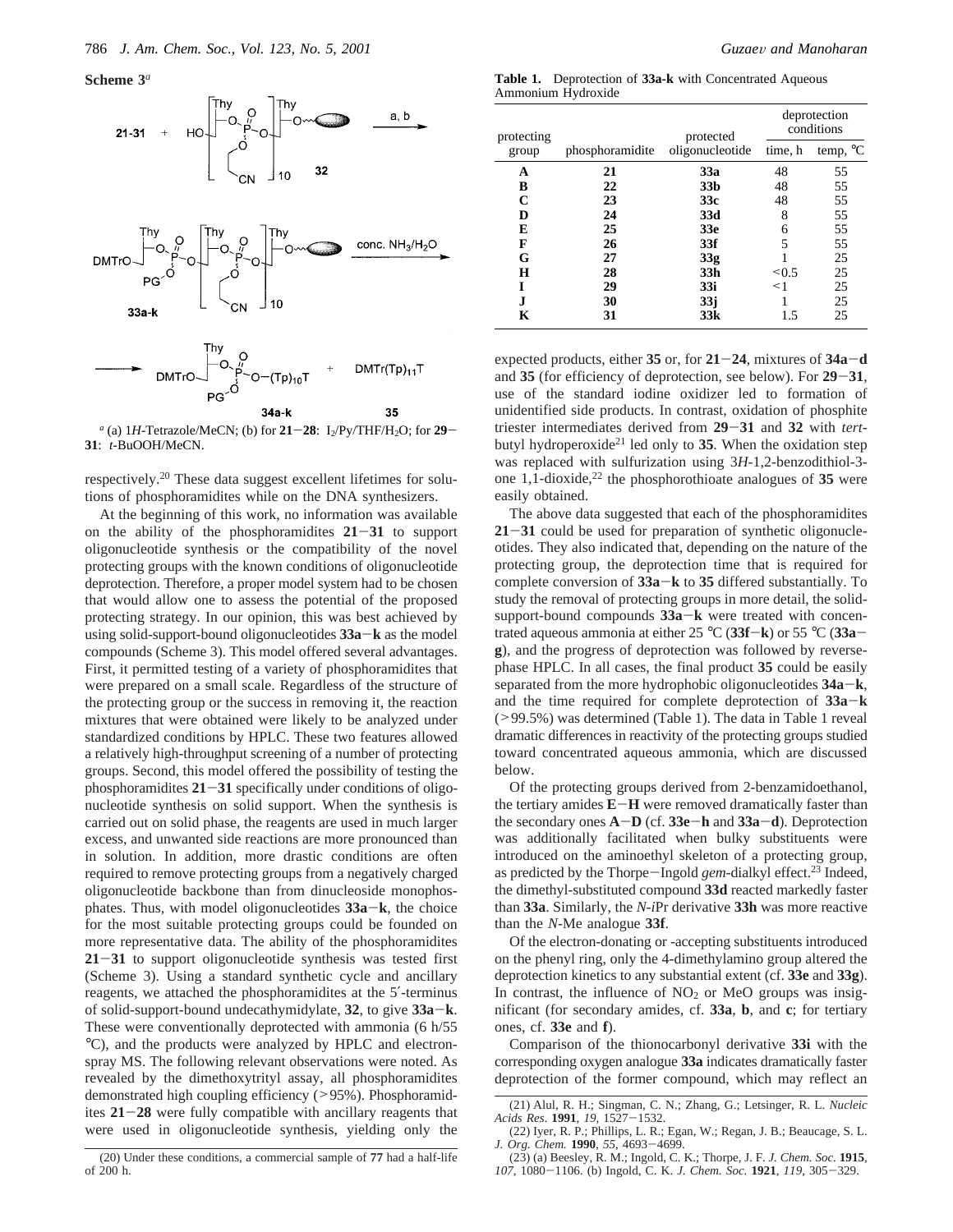**Scheme 4***<sup>a</sup>*



*<sup>a</sup>* (a) R-OH/1*H*-Tetrazole/MeCN; (b) 3*H*-1,2-benzodithiol-3-one 1,1 dioxide/MeCN; (c) MeCN, 80% aqueous MeCN, MeOH, or THF:2,6 lutidine:H2O (96:2:2).

enhanced intramolecular participation of the more nucleophilic thiocarbonyl group. In a very similar fashion, groups **J** and **K** were removed under conditions as mild, or almost as mild, as those for **I**.

**Removal of the Protecting Groups G**-**I under Neutral Conditions.** It can be seen from Table 1 that the removal of the protecting groups  $G-K$  required  $\leq 1$  h at 25 °C. Due to experimental limitations, it is difficult to determine with confidence their stability in concentrated ammonium hydroxide. To provide a more accurate comparison of the deprotection characteristics, removal of the representative groups **<sup>G</sup>**-**<sup>I</sup>** was studied under less aggressive conditions. In preliminary experiments, dithymidine monophosphates protected with **<sup>G</sup>**-**<sup>I</sup>** proved to be very labile compounds, which prohibited their isolation. Instead, model compounds **<sup>40</sup>**-**<sup>43</sup>** were synthesized on a highloaded Tentagel polymer support as depicted in Scheme 4. Phosphoramidite building blocks **<sup>27</sup>**-**<sup>29</sup>** were first converted to solid-support-bound **<sup>36</sup>**-**38**. The stability of **<sup>37</sup>** and **<sup>38</sup>** in MeCN was studied by 31P NMR spectroscopy in gel phase to reveal that both compounds remained unchanged for at least 16 h at room temperature. Compounds **<sup>36</sup>**-**<sup>38</sup>** were then sulfurized with  $3H$ -benzodithiol-2-one 1,1-dioxide in MeCN<sup>22</sup> to give **<sup>40</sup>**-**42**. In a similar fashion, **<sup>28</sup>** was coupled to a solidsupport-bound, phosphate-deprotected hexathymidylate penta**Scheme 5***<sup>a</sup>*



*a* (a) 1. EtOH/1*H*-Tetrazole/CH<sub>2</sub>Cl<sub>2</sub>; 2. (3-ClC<sub>6</sub>H<sub>4</sub>)CO<sub>3</sub>H. (b) MeCN, 80% aqueous MeCN, MeOH, or THF:2,6-lutidine:H2O (96:2:2).

**Table 2.** Deprotection of **<sup>40</sup>**-**43**, **<sup>49</sup>**, and **<sup>52</sup>** under Neutral **Conditions** 

|                                  | half-life: $\tau_{1/2} \times 10^{-2}$ , min |                           |          |  |      |                                                              |
|----------------------------------|----------------------------------------------|---------------------------|----------|--|------|--------------------------------------------------------------|
| conditions $(25 °C)$             | 40.                                          |                           | 41 42 43 |  | 49   | 52                                                           |
| MeCN                             |                                              |                           |          |  |      | $1.0 \quad 0.5 \quad 0.8 \quad 0.8^a \quad 23.0 \quad 171.0$ |
| 80% aqueous MeCN                 |                                              | $1.7 \quad 0.5 \quad 0.9$ |          |  | 3.1  | 14.7                                                         |
| MeOH                             |                                              | $2.0 \quad 0.7 \quad 0.8$ |          |  | 2.6  | 15.5                                                         |
| THF:2,6-lutidine: $H_2O(96:2:2)$ | 1.0 0.7                                      |                           |          |  | 15.0 |                                                              |

*<sup>a</sup>* Determined in MeCN:pyridine (95:5).

phosphorothioate24 to yield **39**, which was then converted to **43**. Additionally, two simpler model compounds were prepared in solution. Phosphoramidite **28** was reacted with EtOH in the presence of 1*H*-tetrazole, and the product was oxidized to give **49** (Scheme 5). Phosphotriester **52** was synthesized by phosphorylation of **17** with *O*,*O*-diethyl phosphorochloridate (Scheme 6). Both **49** and **52** were isolated by column chromatography on silica gel.

The model compounds **<sup>40</sup>**-**43**, **<sup>49</sup>**, and **<sup>52</sup>** were treated under the mild conditions shown in Table 2. For **<sup>40</sup>**-**43**, the progress of the deprotection was followed by  $31P$  NMR in gel phase, where their peaks were observed at  $68.5-71$  ppm. Regardless of the conditions employed, deprotection resulted in the formation of the corresponding thionophosphodiesters. Thus, as seen from Scheme 4, compounds **<sup>40</sup>**-**<sup>42</sup>** were converted to **<sup>44</sup>** (55- 61 ppm), and **<sup>43</sup>** yielded **<sup>45</sup>** (56.0-56.5 ppm). Simultaneously, the protecting groups **G** and **H** were converted to the corresponding 2-oxazolinium cations **46** and **47**, and group **I** was converted to the 2-thiazolinium cation **48** (for the fate of the protecting groups, see below).

The deprotection of **49** and **52** was studied by conventional <sup>31</sup>P NMR in solution. Similarly to the phosphorothioates above, both **49** and **52** were smoothly converted to the phosphodiesters **50** and **53** (Schemes 5 and 6, respectively). In MeCN and THF, the peaks of the starting material were observed at 1.5 to  $-1.0$ ppm and were downfield of the peaks of the respective products **50** and **53** at 1.1 to  $-1.5$  ppm. In 80% aqueous MeCN and MeOH, the peaks of 49 and  $52$  ( $-1.2$  to  $-1.4$  ppm) were found upfield with respect to the peaks of  $50$  and  $53$  (0.5 to  $-0.2$ ppm). Additionally, to reveal the fate of group **H**, the deprotection of **52** was studied by reverse-phase HPLC (see below).

In terms of the half-lives of disappearance of **<sup>40</sup>**-**43**, **<sup>49</sup>**, and **52**, several conclusions might be drawn from the results summarized in Table 2. Comparing the half-lives of the dinucleoside phosphorothioates **<sup>40</sup>**-**42**, the reactivities of the protecting groups **<sup>G</sup>**-**<sup>I</sup>** appear to be very similar. Under both aqueous and nonaqueous conditions, the stability of the protecting groups increased in the following order,  $H \le I \le G$ , that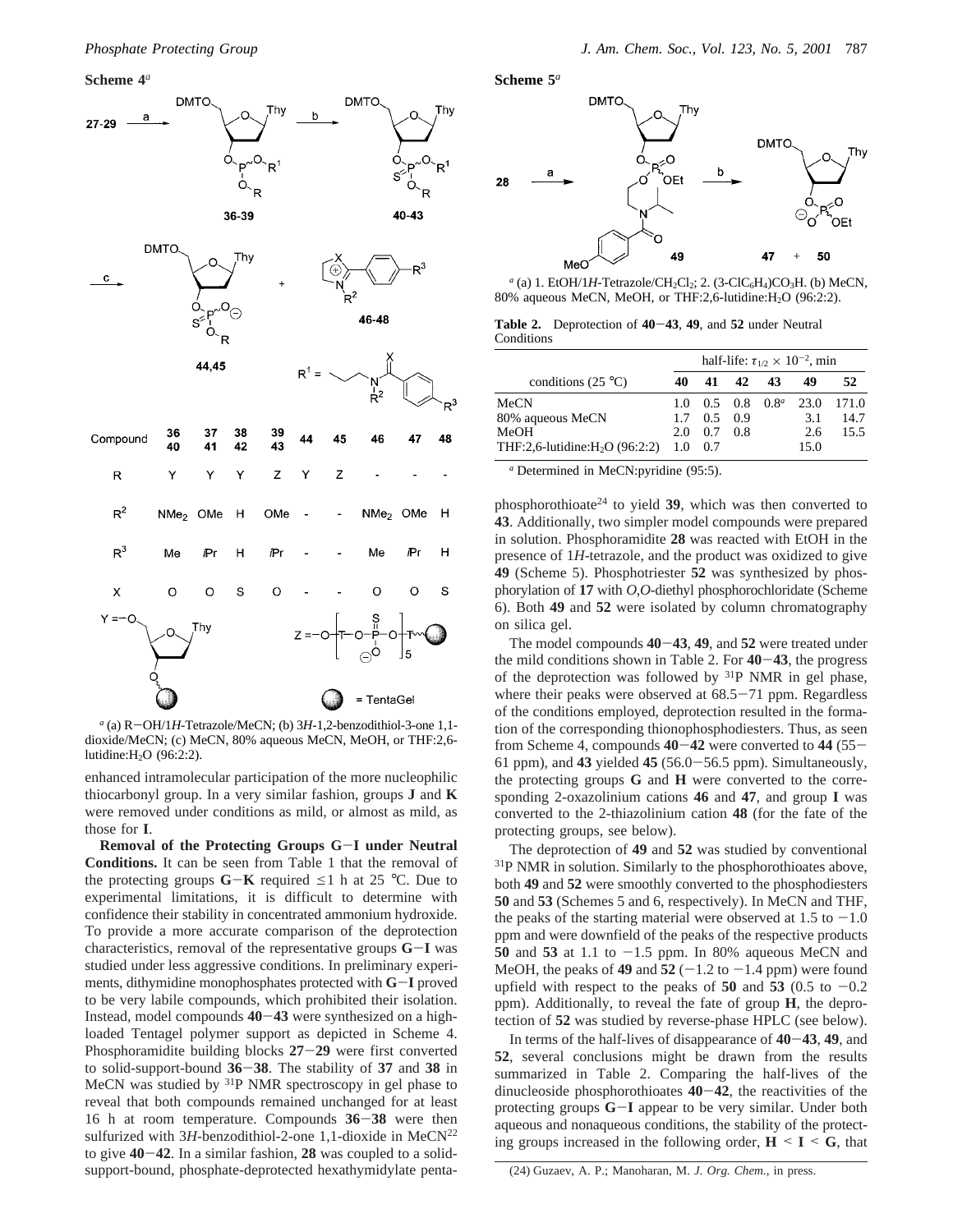is, their relative reactivity remained unchanged in comparison to that in concentrated ammonium hydroxide.



The half-lives of **<sup>40</sup>**-**<sup>42</sup>** in MeCN demonstrated that the protecting groups **<sup>G</sup>**-**<sup>I</sup>** were labile to the extent that they might be removed under the conditions of oligonucleotide synthesis. Furthermore, in comparison with **41**, removal of group **H** from **43** containing the negatively charged backbone was retarded by a factor of < 2. This suggested that a partial deprotection of an oligonucleotide might not inhibit the progress of the further deprotection. For group **H**, this was verified by synthesizing pentadecathymidylate phosphorothioate **51** on a 20-*µ*mol scale using the phosphoramidite **28** as a building block. On completion of the chain assembly, the extent of the protection of the solid-support-bound **51** was immediately determined by 31P NMR. The two major peaks of thionophosphates observed at 68 and 58 ppm were attributed to the triester groups protected by **H** and the deprotected diester groups, respectively. The latter accounted for ca. 90% of the total integrated area, which revealed that the majority of the thionophosphate linkages were deprotected at the end of the synthesis. The deprotection of **51** was completed by a brief treatment of the solid support with 10% pyridine in MeOH (1 h/RT). The 31P NMR spectrum of the product displayed the signal of thionophosphate diester groups and a minor signal of desulfurized phosphodiester groups  $(-2$  ppm, 3.4%). Importantly, no peaks of other side products were detected, which demonstrated that the deprotection was not accompanied by any unwanted reactions of **47** with the internucleosidic thionophosphate residues.

Comparison of the half-lives for compounds **41**, **49**, and **52** that were protected with group **H** demonstrated that nucleosidic residues dramatically facilitated the deprotection. One may tentatively speculate that the bulky nucleosidic residues favor the departure of the protecting group, which reduces steric hindrance around the phosphate moiety.

Our attempts to clarify the influence of protic solvents on the deprotection rates led to conclusive results only for the reactions in homogeneous phase. For compounds **49** and **52,** whose stability was measured in solution, the protic solvents accelerated deprotection by a factor of  $>10$ . However, for the solid-support-bound compounds **<sup>40</sup>**-**42**, either a very minor negative effect (**40**) or no influence of the polar environment on the half-lives of the deprotection was observed. This discrepancy might be tentatively explained by the lack of efficient solvation inside the matrix of the hydrophobic polystyrene solid support rather than by the reactivity of the protecting group **<sup>H</sup>** in dinucleoside monophosphates **<sup>40</sup>**-**42**.

The fact that the protecting groups **<sup>G</sup>**-**<sup>I</sup>** were removed under the conditions of oligonucleotide synthesis was not considered a disadvantage. We demonstrated recently that, upon conversion of the phosphodiester residues to the 4-dimethylaminopyridinium salt form, the coupling of 2-cyanoethyl phosphoramidite building blocks to phosphate-unprotected oligonucleotides may be carried out as efficiently as the standard coupling.<sup>24</sup> Therefore, the protecting group **H** that provided the best combination of synthetic availability and ease of deprotection was selected for further investigation. Other groups can also be employed as phosphate protecting groups in oligonucleotide synthesis if slower deprotection kinetics is acceptable  $(D - G)$ 

or if oxidation with iodine solutions can be avoided (**I**-**K**). Finally, **A**, **B**, and **C** are not recommended for routine oligonucleotide synthesis, although they may be suitable for performing reactions in solution. Moreover, the dramatic difference in deprotection time allows keeping **A**, **B**, or **C** intact while the most labile group  $H$  is completely removed.<sup>25</sup> Thus, a combination of these means of protection may find use in synthesizing selectively modified oligonucleotides.

**The Fate of the 2-[***N***-Isopropyl-4-methoxybenzoylamino] ethyl and 2-(***N***-Thionobenzoylamino)ethyl Groups (H and I) Upon Deprotection.** In a recent communication, acrylonitrile, which is released on cleavage of the traditional 2-cyanoethyl phosphate protecting group, has been demonstrated to alkylate nucleic bases.6 Although this side reaction may occur to a measurable extent only on a manufacturing scale, the study illustrates the importance of analyzing potential consequences before novel protecting groups are introduced in laboratory practice. Although the protecting groups **H** and **I** are labile under the conditions of oligonucleotide synthesis, the extent of the deprotection may depend on the length of the synthesis. For preparations on a small scale, in which faster coupling protocols are used, an oligonucleotide may remain extensively protected at the end of the chain assembly. These protecting groups will have to be removed at the same time as the nucleic base protecting groups. Therefore, to evaluate possible drawbacks of the proposed protecting strategy, the fate of the protecting groups **H** and **I** and the ability of the deprotection products to participate in side reactions were studied.

To study the fate of group **H**, a model compound, **52**, was treated with either water or solutions of ammonium hydroxide (0.5 M, 2.0 M, or 28% in water), and the progress of the reactions was followed by HPLC. The products formed were either isolated and characterized (**47** and **54**) or identified by co-injection with authentic samples (**<sup>17</sup>** and **<sup>56</sup>**-**58**). The results are summarized in Scheme 6. Regardless of the basicity of the media, **52** rapidly reacted to form diethyl phosphate **53,** which was characterized by  ${}^{1}H$ ,  ${}^{13}C$  NMR, and  ${}^{31}P$  NMR and other products. The half-life of disappearance of **<sup>52</sup>** (380-400 min at 25 °C) was independent of the concentration of ammonium hydroxide. In contrast, the distribution of products other than **53** markedly depended on the concentration of ammonium hydroxide.

Under neutral conditions, **54** was the final product of the reaction, although in early stages, the intermediate **47** accumulated in the reaction mixture. When 70-98% of starting material **<sup>52</sup>** was consumed, 45-55% of the total integrated area in the HPLC traces accounted for **47**. At this stage, **47** was isolated by HPLC in 90% purity, and its structure was proven by LC/MS,  $^1$ H, and  $^13$ C NMR spectra. However, the stability of **47** was insufficient to afford its complete characterization. In water, **47** exhibited a half-life of 40 h and underwent hydrolytic ring opening to form **54** in quantitative yield. The latter product was indefinitely stable under neutral and acidic conditions, which permitted its isolation by HPLC as a trifluoroacetate salt and its unambiguous characterization.

In the presence of dilute ammonium hydroxide (0.5 to 2.0 M), the product distribution dramatically changed. Compound **47** was rapidly hydrolyzed so that the extent of its accumulation in the reaction mixture was  $\leq 1\%$ . It has been reported that in aqueous K2CO3, alkaline hydrolysis of similar *N*-methyl-2 oxazolinium salts gave exclusively *O*-acyl *N*-methylethanolamines as kinetic products.26 According to very recent findings, this regioselectivity resulted from bifunctional nucleophilic

<sup>(25)</sup> Guzaev, A.; Manoharan, M. Unpublished results.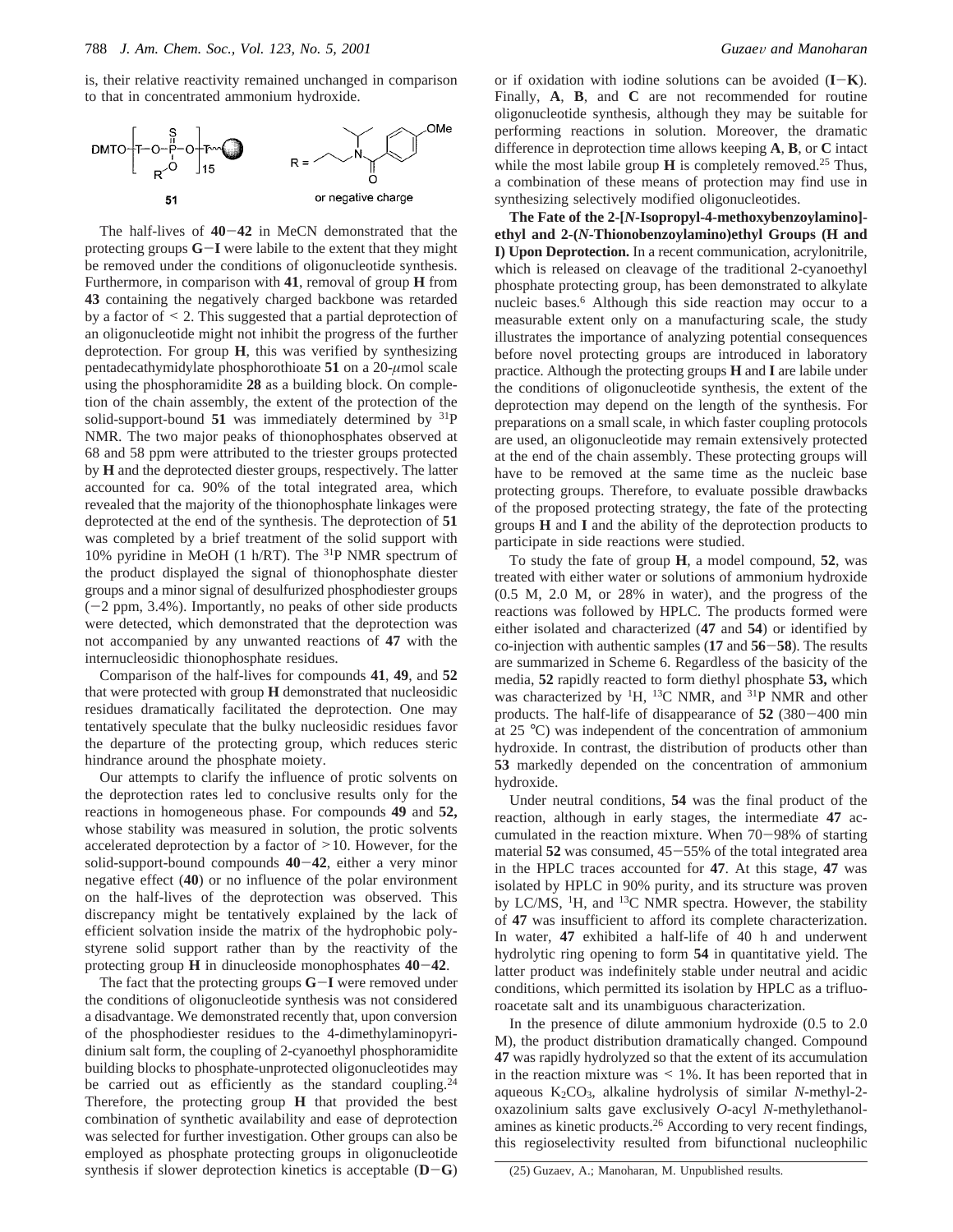**Scheme 6**



catalysis provided by the buffer that was used. More generally, predominant formation of *N*-acylated *N*-methylethanolamines as kinetic products along with *O*-acylated isomers has been observed under basic conditions.27 In contrast to these findings, **47** was hydrolyzed to give mainly **54** as the kinetic product.

In turn, **54** was consumed by three concurrent reactions. First, it underwent reversible  $O \rightarrow N$  acyl migration to give 17. This was proven by subjecting **17** to the same conditions. On equilibration, a mixture of **17** and **54** (3:1) was obtained. Second, basic hydrolysis of the *O*-anisoyl group led to **56**. Finally, at a concentration for ammonium hydroxide of 2.0 M and higher, ammonolysis of **54** gave **57**. It is reasonable to expect that *N*-isopropylaminoethanol was also formed in the latter two reactions, although no attempt was made to identify it.

In the presence of 28% aqueous ammonium hydroxide, the product distribution was somewhat more complex. Along with the products mentioned above, a new compound tentatively assigned as **55** was formed in approximately 10% yield. On longer exposure to the reaction conditions, **55** was converted to **58**, which was confirmed by co-injection with an authentic sample synthesized by an independent route.

To study the fate of group **I**, the solid support  $42$  (40  $\mu$ mol) was treated with 80% aqueous MeCN as described above until

the deprotection was complete (Scheme 4). The solid support was then washed with 5% aqueous  $NaHCO<sub>3</sub>$  and ethyl acetate, which converted **48** to the 2-phenyl-2-thiazoline-free base (**59**) and eluted it from the solid support. On evaporation of the organic phase, **59** was obtained in 85% yield. The structure of **59** was consistent with its 1H NMR and IR spectra, which were in good agreement with those reported in the literature, $28$  and with its 13C NMR spectrum. The treatment of **59** with concentrated aqueous ammonium hydroxide for 5 days revealed no appreciable chemical transformations, which demonstrated its high stability under the conditions of oligonucleotide deprotection.



Formation of **47**, **54**, and **59** demonstrated above confirms the proposed intramolecular mechanism of deprotection where the phosphodiester anion is substituted with the oxygen atom of the amido group or the sulfur of the thionoamido group (Scheme 1). Moreover, it is important to note that no products that indicate reactivity of **52** by any other route were detected in the reaction mixtures.

The occurrence of minor side reactions of the products derived from group **H** with nucleic bases was studied. Each of the 5′- *O*-(4,4′-dimethoxytrityl)-2′-deoxynucleosides (dA, dC, dG, and T) was mixed with **52** (10-fold excess) and treated with concentrated ammonium hydroxide for 24 h at 55 °C. When the reaction mixtures were analyzed by reverse-phase HPLC, no new nucleosidic products were observed. Of the compounds presented in Scheme 7, only compound **47** may in principle be considered as an alkylating agent. As seen from the reactivity of **47** toward ammonia, the products of alkylation, that is, **55** and **58**, were formed only in concentrated ammonium hydroxide in low yield  $($  < 10%). Thus, **47** is a very weak alkylating agent that is, however, highly labile toward hydrolysis. Rapid consumption of **47** by hydrolysis under basic conditions further reduces its chance to react with nucleosides. In view of these considerations, the observed lack of modifications of nucleic bases is not surprising.

**Utility of the 2-[***N***-Isopropyl-4-methoxybenzoylamino] ethyl-Protected Nucleoside Phosphoramidites in Oligonucleotide Synthesis.** The usefulness of the proposed protection strategy for routine preparation of synthetic oligonucleotides and their phosphorothioate analogues was rigorously tested as described below. First, a novel phosphitylating reagent, bisamidite **60**, was synthesized from **17**, as depicted in Scheme 7. After column purification, **60** was obtained in 84.5% yield as a stable crystalline material. Under dry conditions, it could be stored at  $-18$  °C for  $\geq$ 2 months without any detectable decomposition. When the protected 2′-deoxynucleosides **8** and **<sup>61</sup>**-**<sup>63</sup>** were reacted with a slight excess of **<sup>60</sup>**, the corresponding 2′-deoxynucleoside phosphoramidites **<sup>28</sup>** and **<sup>65</sup>**-**<sup>67</sup>** were synthesized in 91-98% yield. Similarly, the 2′-*O*-(2-methoxyethyl)-5-methyluridine phosphoramidite **68** was prepared from **<sup>64</sup>** in 96% yield. The phosphoramidites **<sup>28</sup>** and **<sup>65</sup>**-**<sup>68</sup>** were employed in the synthesis of the natural 20-mer oligonucleotides **<sup>69</sup>**-**71**, the oligonucleotide phosphorothioates with proven antisense activity, **<sup>72</sup>**-**75**, and the 2′-*O*-(2-methoxyethyl) modified oligonucleotide phosphorothioate **76** (Table 3). For comparison, the same sequences were likewise prepared using commercial phosphoramidites **77-80** protected with a 2-cyano-<br>ethyl group at the phosphite moiety.

<sup>(26)</sup> Deslongchamps, P.; Dube, S.; Lebreux, C.; Patterson, D. R.; ethyl group at the phosphite moiety.<br>Taillefer, R. J. *Can. J. Chem.* **1975**, 53, 2791–2807.<br>(27) Perrin, C. L.; Engler, R. I.; Young, D. B. *J. Am. Chem. So* 

<sup>(27)</sup> Perrin, C. L.; Engler, R. I.; Young, D. B. *J. Am. Chem. Soc*. **2000**, *<sup>122</sup>*, 4877-4881.

<sup>(28) (</sup>a) Ino, A.; Murabayashi, A. *Tetrahedron* **<sup>1999</sup>**, *<sup>55</sup>*, 10271-10282. (b) Vorbru¨ggen, H.; Krolikiewicz, K. *Tetrahedron* **<sup>1993</sup>**, *<sup>49</sup>*, 9353-9372.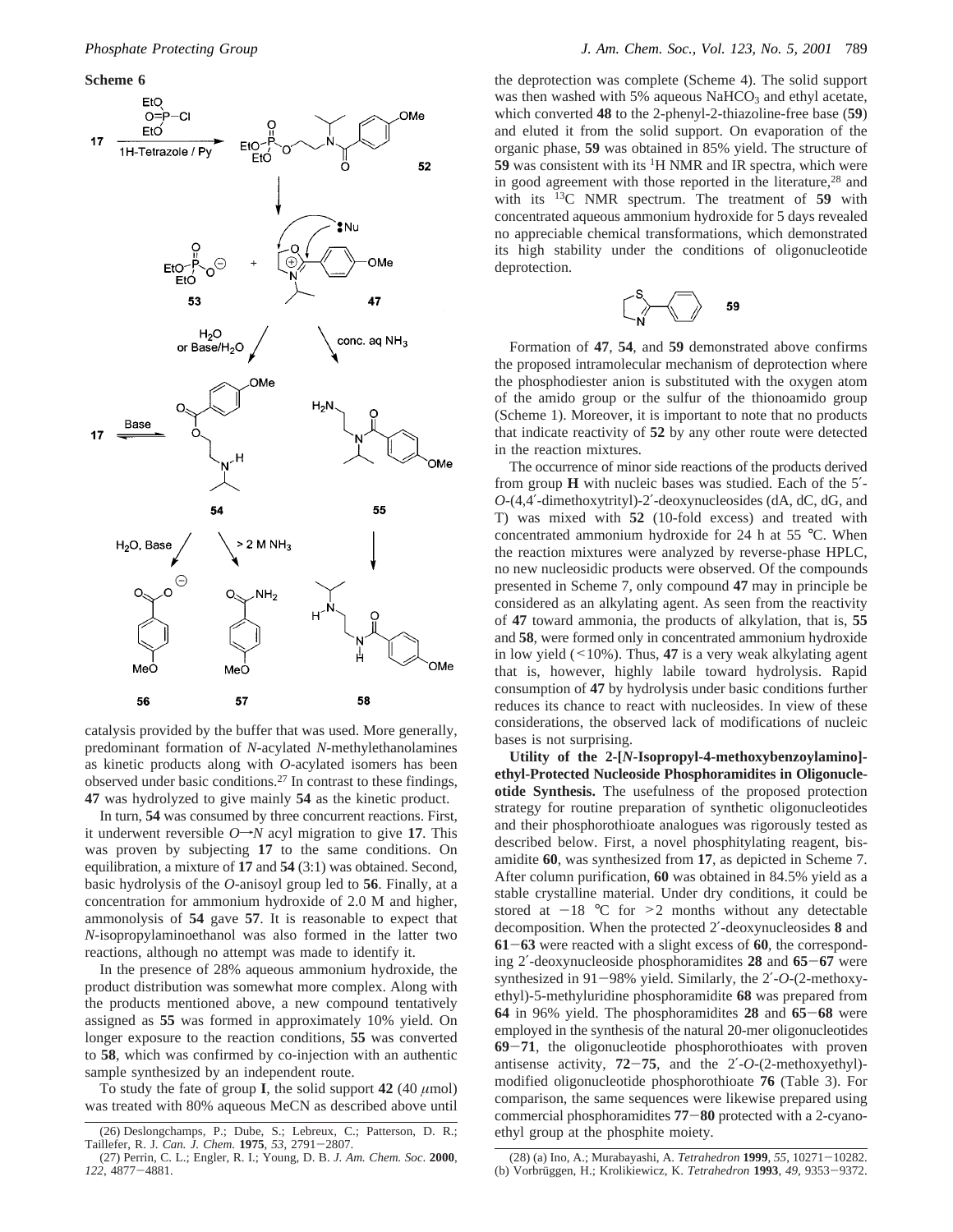**Scheme 7**



On a small scale, the coupling cycle was first optimized using the oligonucleotide **69** as an example. The coupling of phosphoramidite **28** was slower than that of **77**. To obtain the high stepwise yields, the extended 5-min coupling time for **28** was used. However, the selectivity of the reaction of **28** with the 5′-hydroxy functions in the presence of unprotected phosphate moieties was higher than that of **77**. We demonstrated recently



that under standard conditions, the coupling of **77** to phosphateunprotected oligonucleotides resulted in a stepwise yield of 93.8-96.3%.24 As demonstrated above for **<sup>51</sup>**, the protecting group **H** was almost completely removed in the course of the oligonucleotide synthesis. Nevertheless, using **28** as a building block, the oligonucleotide **69** was synthesized in 97.4% stepwise yield. When optimized conditions for the phosphoramidite coupling to phosphate-unprotected oligonucleotides were used, $^{24}$ the coupling yields could be further improved. In a modified synthetic cycle, the detritylation of solid-support-bound oligonucleotides was followed by a brief wash with a solution of 0.1 M 4-dimethylaminopyridinium 1*H*-tetrazolide (DMAP-Tet) in MeCN. This neutralized the acidic phosphodiester groups. Furthermore, the protonated DMAP that was retained on the solid support as a counterion of phosphodiester residues served as a nucleophilic catalyst in the following coupling reaction. Under these conditions, **<sup>69</sup>** was synthesized in 98+% stepwise yield. In a similar fashion, the mixed-base oligonucleotides **<sup>70</sup>**- **74** were synthesized in yields consistent with a high coupling efficiency. When the phosphoramidite **68** was used, a coupling for 10 min was required to ensure 97+% coupling efficiency.

Solid-support-bound oligonucleotides were deprotected with concentrated aqueous ammonium hydroxide for 2 h at room temperature (69 and 76) or for 6 h at 55  $\degree$ C (70-74). Considering the rates of deprotection of compounds **41** and **43** (Table 2) and the fact that the release of diethyl phosphate from **52** occurred in a pH-independent manner, the use of a base might be unnecessary for the removal of the remaining phosphate protecting groups. However, these conditions were required for the removal of the protecting groups from nucleic bases and for the release of the oligonucleotides from the solid support. After deprotection, all of the oligonucleotides were routinely isolated by DMTr-On reverse-phase HPLC. When the 5′ terminal DMTr group was removed, compounds **<sup>69</sup>**-**<sup>76</sup>** were desalted and characterized by electrospray MS. Their purity was confirmed by HPLC and capillary gel electrophoresis.

The utility of protecting group **H** for synthesis of oligonucleotides on a large scale was next tested. On a preparative scale, an extensive optimization of the coupling protocol is required for the successful preparation of 20-mer oligonucleotides. Therefore, a lower yield of the product might be initially expected for a set of novel phosphoramidite building blocks that are used under unoptimized conditions. The oligonucleotide **75** was synthesized on a 150  $\mu$ mol scale using 2.5-3 equiv. of **<sup>28</sup>** and **<sup>65</sup>**-**<sup>67</sup>** and a 20-min coupling time. Indeed, the yield of **<sup>75</sup>** using **<sup>28</sup>** and **<sup>65</sup>**-**<sup>67</sup>** was lower than that obtained with the standard building blocks **<sup>77</sup>**-**<sup>80</sup>** (43.9 and 55.0%, respectively). When it was deprotected with concentrated ammonium hydroxide, the crude product was analyzed by reverse-phase HPLC and LC/MS. It is important to note that no products indicating modification of **75** at the nucleic bases were detected in the reaction mixture. This agreed with the observation presented above that **52** was inert toward nucleosides in concentrated ammonium hydroxide.

#### **Conclusion**

The data presented suggest that 2-benzamidoethyl, *ω*-(thionobenzoylamino)alkyl, and 2-(*N*-phenylthiocarbamoylamino)ethyl groups are a novel, versatile class of protecting groups for phosphodiester functions. The utility of these groups was demonstrated by preparing building blocks for oligonucleotide synthesis, the nucleoside phosphoramidites **<sup>21</sup>**-**<sup>31</sup>** and **<sup>65</sup>**-**68**. All of these compounds were synthesized in high yields using well-established methods and demonstrated excellent solubility in MeCN, stability in both solid state and in solution, and coupling efficiency.

Studying the structure-activity relationship revealed that, depending on substitution, removal of the 2-benzamidoethyl, *ω*-(thionobenzoylamino)alkyl and 2-(*N*-phenylthiocarbamoylamino)ethyl protection occurs under a wide range of conditions. We demonstrated here the successful use of the most labile protecting group for oligonucleotide synthesis on solid support. Other more stable groups allow one to synthesize chimeric oligonucleotides by deprotecting certain internucleosidic phosphate linkages while other selected groups are kept protected. In addition, this may make the protecting strategy attractive for synthetic applications whose requirements for deblocking conditions differ from those of oligonucleotide chemistry.

The fate of the most convenient protecting groups, **H** and **I,** upon deprotection was studied. The mechanism of deprotection was confirmed by isolation of the intermediate **47** or the stable product **59**. The products formed from **47** were identified, and the dependence of their distribution on the concentration of ammonium hydroxide in solution was determined. The lack of reactivity of these compounds toward nucleic bases or the oligonucleotide backbone was unambiguously demonstrated.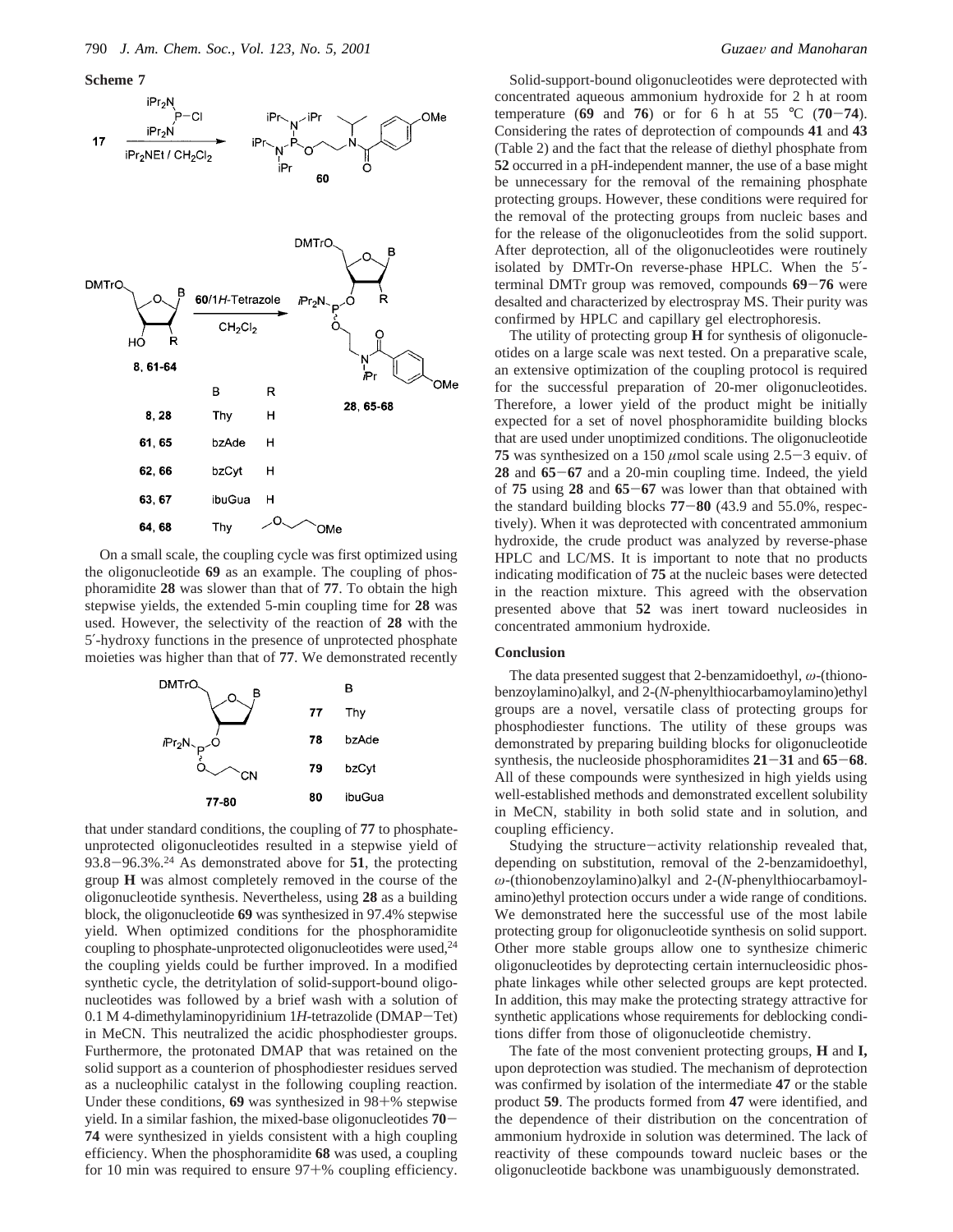**Table 3.** Oligonucleotides Synthesized with the Aid of **<sup>28</sup>** and **<sup>65</sup>**-**<sup>68</sup>**

| compound | sequence $(5' \rightarrow 3')$                                          | <b>backbone</b> | scale, $\mu$ mol | vield, % | target       |
|----------|-------------------------------------------------------------------------|-----------------|------------------|----------|--------------|
| 69       | $T_{20}$                                                                | $P=0$           |                  | 69.2     |              |
| 70       | GC <sub>3</sub> A <sub>2</sub> GCTG <sub>2</sub> CATC <sub>2</sub> GTCA | $P=O$           |                  | 63.1     |              |
| 71       | $TC_3GC_2(TG)_2ACATGCAT_2$                                              | $P=0$           | 20               | 61.5     |              |
| 72       | GC <sub>3</sub> A <sub>2</sub> GCTG <sub>2</sub> CATC <sub>2</sub> GTCA | $P = S$         |                  | 52.3     | human ICAM-1 |
| 73       | $TC_3GC_2(TG)_2ACATGCAT_2$                                              | $P = S$         |                  | 50.6     | human C-raf  |
| 74       | $ATGCAT_2CTGC_5A_2G_2A$                                                 | $P = S$         | 20               | 56.5     | mouse C-raf  |
| 75       | $AGCT_2CT_3G(CA)_2TGTA_3$                                               | $P = S$         | 150              | 43.9     | human MDM-2  |
| 76       | $T^*_{20}$ <sup>a</sup>                                                 | $P=S$           |                  | 49.2     |              |
|          |                                                                         |                 |                  |          |              |

*<sup>a</sup>* T\* stands for 2′-*O*-(2-methoxyethyl)-5-methyluridine residue.

One may finally conclude that the proposed protecting strategy is a valuable addition to the portfolio of methods for oligonucleotide synthesis and that it may eventually attain general applicability in the organic chemistry of phosphorus. Recently, synthesis of oligonucleotides without nucleoside-base protection has been reported.29 Combining this methodology with the use of the protecting group **H** that is removed under neutral conditions may result in a novel synthetic strategy that involves no deprotection procedures except for the release from a solid support.

#### **Experimental Section**

**Oligonucleotide synthesis.** The oligonucleotide synthesis was performed on an ABI 380B DNA Synthesizer on a 1-*µ*mol scale according to the manufacturer's recommendations. The phosphoramidites **<sup>21</sup>**-**<sup>31</sup>** were used as 0.1 M solutions in dry MeCN. When **<sup>29</sup>**-**<sup>31</sup>** were employed, the oxidation step was carried out with *tert*-butyl hydroperoxide<sup>21</sup> (10% in MeCN). For preparation of the phosphorothioate oligonucleotides, 3H-1,2-benzodithiol-3-one 1,1-dioxide<sup>22</sup> (0.05 M in MeCN) was used as a sulfur-transfer reagent. Solid-support-bound **33a**-**<sup>k</sup>** were deprotected as depicted in Scheme 3 under conditions specified in Table 1. The 5′-DMT-protected oligonucleotides were analyzed by reverse-phase HPLC and characterized by ES/MS.

For preparation of **<sup>69</sup>**-**<sup>74</sup>** and **<sup>76</sup>** (Table 3) by the modified cycle, a solution of 0.1 M DMAP and 0.1 M 1*H*-tetrazole in MeCN was placed in positions 15 or 17 of the synthesizer (PS and PO cycles, respectively). The standard detritylation subroutine was followed by a brief washing with MeCN and flushing with argon. Next, the solution of DMAP-TET was delivered to the columns for 15 or 45 s (1- and 20-*µ*mol cycles, respectively), followed by washing with MeCN and flushing with argon. For the coupling step, phosphoramidites **<sup>28</sup>** and **<sup>65</sup>**-**<sup>68</sup>** (0.2 M in MeCN) were delivered in 15- and 5-fold excess over the solid support (1- and 20- $\mu$ mol cycles, respectively), and the phosphoramidite condensation was carried out for 5 (**<sup>28</sup>** and **<sup>65</sup>**-**67**) or 10 min (**68**). The solid-support-bound material was deprotected with concentrated aqueous ammonium hydroxide under standard conditions (8 h at 55 °C for **<sup>70</sup>**-**<sup>75</sup>** or 2 h at RT for **<sup>69</sup>** and **<sup>76</sup>**). The 5′-DMT-protected oligonucleotides were isolated by reverse-phase HPLC. The 5′-DMT group was cleaved using 10% aq AcOH (30 min), and the oligonucleotides were desalted by reverse-phase HPLC and characterized by ES/ MS. The purity of the isolated oligonucleotides was confirmed by HPLC and capillary gel electrophoresis.

The synthesis of **75** was carried out on a MilliGene/Biosearch 8800 Reagent Delivery Module on a 150-*µ*mol scale using 2.5-3 equivs of **<sup>28</sup>** and **<sup>65</sup>**-**<sup>67</sup>** (0.3 M in MeCN) and a 20-min coupling time. The solid support was treated with concentrated aqueous ammonium hydroxide overnight at room temperature. The solution obtained was heated at 55 °C for 6 h and evaporated. The crude product was analyzed by reverse-phase HPLC and LC/MS. Compound **75** was isolated and characterized as described above for **<sup>70</sup>**-**75**.

**General Procedure for the Preparation of 10**-**15 and 17.** Acyl chloride (0.1 mol) in THF (100 mL) was added dropwise to a solution of an aminoethanol (0.4 mol) in THF (200 mL) under magnetic stirring at 4 to 10 °C. The reaction mixture was stirred for 2 h at room

temperature, and the solvent was evaporated in vacuo. The residue was dissolved in ice-cold water (200 mL). The solution was brought to pH 6 with concentrated hydrochloric acid and extracted with ethyl acetate  $(5 \times 100 \text{ mL})$ . Extracts were washed with brine (100 mL), dried over Na2SO4, and evaporated. Crude 2-(*N*-benzoylamino)ethanols (85-95%) were used without further purification. For characterization, **<sup>10</sup>**-**<sup>13</sup>** and **17** were recrystallized from water or a mixture of toluene and hexane. **14** and **15** were purified by column chromatography on silica gel using a gradient from 5 to 20% MeOH in  $CH_2Cl_2$  to give colorless oils. Compounds **10**, **11**, **13**, <sup>30</sup> **14,** and **15**, <sup>26</sup> were identical to those reported previously.

*N***-(2-hydroxyethyl)-***N***-isopropyl-4-methoxybenzamide (15).** 88% yield: white solid, mp 71.5-72 °C (toluene-hexane). <sup>1</sup>H NMR (CDCl<sub>3</sub>):  $\delta$  7.32 (2H, d,  $J = 8.6$  Hz), 6.89 (2H, d,  $J = 8.6$  Hz), 4.40 (1H, br s), 4.09 (1H, m), 3.80 (3H, s), 3.90-3.70 (1H, m), 3.53 (2H, t,  $J = 4.6$  Hz), 1.13 (6H, d,  $J = 6.8$  Hz). <sup>13</sup>C NMR (CDCl<sub>3</sub>):  $\delta$  173.56, 160.60, 128.71, 128.16, 113.89, 63.69, 55.39, 50.60, 44.45, 21.19. FAB-HRMS: calcd for C<sub>13</sub>H<sub>19</sub>NO<sub>3</sub>, 238.1443 (MH<sup>+</sup>); found, 238.1444.

*N***,***N***,***N*′**,***N*′**-Tetraisopropyl-***O***-[2-[***N***-isopropyl-***N***-(4-methoxybenzoyl) amino] ethyl] phosphordiamidite (60).** Chloro bis[(*N*,*N*,-diisopropyl) amino]phosphite (1.73 g, 6.5 mmol) in  $CH_2Cl_2$  (20 mL) was added to a stirred solution of **17** (1.19 g (5.0 mmol) and *N*,*N*-diisopropylethylamine (1.03 g, 8.0 mmol) in  $CH_2Cl_2$  (5 mL) dropwise under argon atmosphere at  $-78$  °C. The mixture was stirred at  $-78$  °C for 10 min and was allowed to warm to room temperature. The solution was treated with triethylamine (2.5 mL) and hexane (50 mL). The mixture was evaporated to dryness and coevaporated twice with triethylaminehexane (5:95; 25 mL). The residue was dissolved in triethylaminehexane (5:95; 25 mL), filtered, and applied on a short silica gel column. The column was eluted with triethylamine-ethyl acetate-hexane (5: 5:90). Fractions were evaporated to give 60 (1.98 g, 84.5%) as a white solid: mp 58.5-59.5 °C. <sup>1</sup>H NMR (CDCl<sub>3</sub>): δ 7.35-7.29 (2H, m), 6.95-6.85 (2H, m), 3.82 (3H, s), 3.80-3.34 (9H, m), 1.40-1.05 (30H, m). <sup>13</sup>C NMR (CDCl<sub>3</sub>): δ 171.6, 160.4, 129.8, 128.2, 127.7, 113.8, 62.8, 62.4, 55.3, 45.2, 44.5, 44.2, 24.8, 24.6, 23.8, 23.7, 21.0. 31P NMR (CDCl<sub>3</sub>):  $\delta$  124.6; (CD<sub>3</sub>CN):  $\delta$  130.9. FAB-HRMS: calcd for  $C_{25}H_{46}N_3O_3P$  (M + Na<sup>+</sup>), 490.3174; found, 490.3166.

**General Procedure for the Preparation of 28 and 65**-**68.** *N2*- **Isobutyryl-5**′**-***O***-(4,4**′**-dimethoxytrityl)-3**′**-***O***-(***N***,***N***-diisopropylamino)- [2-[***N***-isopropyl-***N***-(4-methoxybenzoyl)amino]ethoxy]phosphinyl-2**′ **deoxyguanosine (67).** 1*H*-Tetrazole (0.45 M in MeCN, 1.29 mL, 0.58 mmol) was added to a mixture of **60** (766 mg, 1.64 mmol), **63** (928 mg, 1.45 mmol), and  $CH_2Cl_2$  (15 mL), and the resulting solution was stirred for 2 h at room temperature. Aqueous NaHCO<sub>3</sub> (5%, 10 mL) was added, the emulsion was diluted with brine (50 mL), and the product was extracted with ethyl acetate  $(3 \times 75 \text{ mL})$ . Extracts were washed with brine ( $3 \times 50$  mL), dried over Na<sub>2</sub>SO<sub>4</sub>, and evaporated to dryness. The residue was dissolved in toluene (25 mL), applied on a silica gel column; and separated, eluting with a gradient from 40:55:5 ethyl acetate:hexane:triethylamine to 5:90:5 ethanol:ethyl acetate: triethylamine. Collected fractions were evaporated, coevaporated with dry MeCN  $(2 \times 50 \text{ mL})$ , and dried on an oil pump to give **67**, fast diastereomer (170 mg); **67**, slow diastereomer (161 mg); and their mixture (1006 mg) totaled in 1330 mg (91.2%) of **67**. **67**, fast diastereomer, 1H NMR (CDCl3): *<sup>δ</sup>* 7.78 (1H, s), 7.44-7.15 (13H, m), 6.94-6.74 (6H, m), 6.28 (1H, m), 4.56 (1H, m), 4.23 (1H, m), 3.78 (3H, s), 3.76 (6H, s), 4.15-3.20 (10H, m), 2.80-2.65 (1H, m), 2.43- 2.25 (1H, m), 1.3-0.8 (24H, m). 13C NMR (CDCl3): *<sup>δ</sup>* 179.93, 172.53,

<sup>(29)</sup> Hayakawa, Y.; Kataoka, M. *J. Am. Chem. Soc.* **<sup>1998</sup>**, *<sup>120</sup>*, 12395- 12401.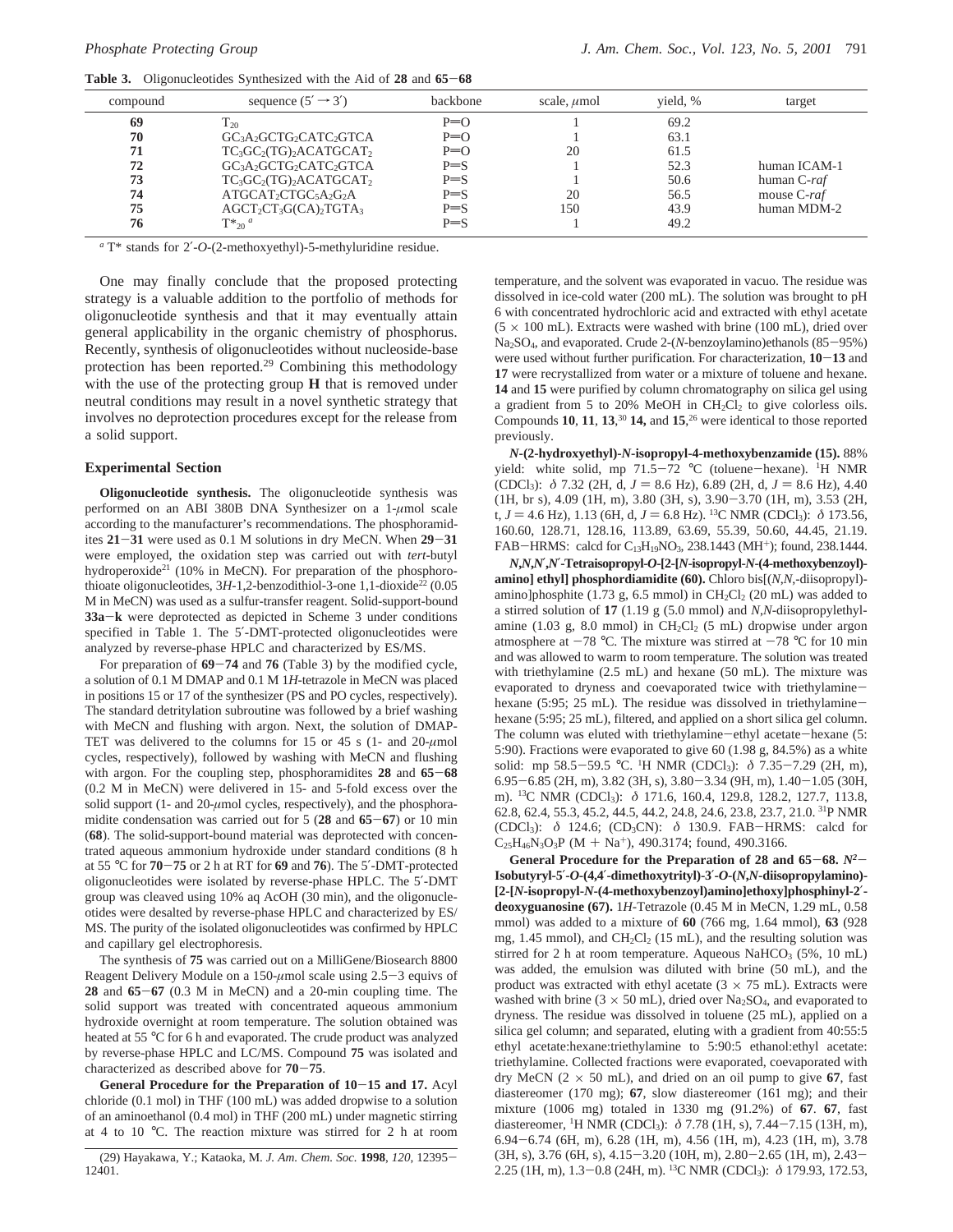160.44, 158.62, 155.82, 148.19, 144.53, 135.58, 129.98, 129.03, 128.02, 127.94, 127.63, 126.96, 121.31, 113.89, 113.24, 86.52, 85.83, 84.53, 74.15, 73.75, 63.67, 62.57, 62.40, 55.34, 55.22, 43.26, 43.02, 40.85, 35.45, 24.75, 24.60, 24.45, 21.25, 18.90. 31P NMR (CDCl3): *δ* 146.72. FAB-HRMS: calcd for  $C_{54}H_{68}N_7O_{10}P(M + Na^+)$ , 1028.4663; found, 1028.4630. **67**, slow diastereomer, <sup>1</sup>H NMR (CDCl<sub>3</sub>): δ 7.77 (1H, s),  $7.48 - 7.12$  (13H, m),  $6.90 - 6.70$  (6H, m),  $6.30$  (1H, dd,  $J = 7.7, 5.5$ Hz), 4.67 (1H, m), 4.38 (1H, m), 3.76 (3H, s), 3.74 (6H, s), 4.15-3.18 <sup>13</sup>C NMR (CDCl<sub>3</sub>): *δ* 179.44, 172.32, 160.46, 158.63, 155.82, 148.52, 148.15, 144.66, 135.71, 131.62, 130.04, 129.18, 128.12, 128.02, 127.95, 127.00, 121.54, 113.85, 113.21, 86.44, 85.65, 85.53, 84.12, 73.78, 73.51, 63.87, 61-62 (br m), 55.33, 55.24, 43.22, 43.98, 39.67, 35.74, 24.75, 24.61, 21.16, 18.86. 31P NMR (CDCl3): *<sup>δ</sup>* 144.07. FAB-HRMS: calcd for C<sub>54</sub>H<sub>68</sub>N<sub>7</sub>O<sub>10</sub>P (M + Na<sup>+</sup>), 1028.4663; found, 1028.4628.

**5**′**-***O***-(4,4**′**-dimethoxytrityl)-3**′**-***O***-(***N***,***N***-diisopropylamino)[2-[***N***-isopropyl-***N***-(4-methoxybenzoyl)amino]ethoxy]phosphinyl-2**′**-deoxythymidine (28)** was synthesized analogously from **60** (468 mg, 1.1 mmol) and **8** (545 mg, 1.0 mmol) and isolated by column chromatography to afford **28**, fast diastereomer (96 mg); **28**, slow diastereomer (125 mg); and their mixture (668 mg) totaled in 889 mg (97.6%) of **28** as a white amorphous solid. 28, fast diastereomer, <sup>1</sup>H NMR (CDCl<sub>3</sub>): δ 7.61 (1H, s),  $7.40 - 7.16$  (12H, m),  $6.90 - 6.74$  (6H, m),  $6.39$  (1H, dd,  $J = 8.0$ , 5.7 Hz), 4.63 (1H, m), 4.19 (1H, m), 3.77 (3H, s), 3.74 (6H, s), 3.95- 3.26 (9H, m), 2.45 (1H, ddd,  $J = 13.0, 5.4, 1.5$  Hz), 2.28 (1H, ddd, *J*  $=$  13.0, 7.2, 6.18 Hz), 1.35 (3H, s), 1.20–1.10 (18H, m). <sup>13</sup>C NMR (CDCl3): *δ* 171.88, 164.00, 150.43, 135.77, 111.16, 86.96, 85.98, 84.88, 73.71, 73.42, 63.45, 61.34, 61.04, 55.27, 43.15, 42.91, 40.19, 24.74, 24.62, 21.15, 11.74. 31P NMR: *<sup>δ</sup>* 147.64. FAB-HRMS: calcd for C50H63N4O10P (M + Na+), 933.4180; found 933.4166. **<sup>28</sup>**, slow diastereomer, <sup>1</sup>H NMR (CDCl<sub>3</sub>): δ 7.60 (1H, s), 7.41-7.18 (12H, m), 6.90-6.74 (6H, m), 6.43 (1H, br t), 4.66 (1H, m), 4.14 (1H, m), 3.79 (3H, s), 3.76 (6H, s), 3.96-3.25 (9H, m), 2.64-2.48 (1H, m), 2.42- 2.20 (1H, m), 1.40 (3H, s), 1.28-1.0 (18H, m). 13C NMR (CDCl3): *<sup>δ</sup>* 171.98, 163.98, 150.41, 135.79, 111.21, 86.93, 85.61, 85.52, 84.76, 73.96, 73.59, 63.42, 61.30, 60.99, 55.27, 43.09, 42.85, 40.19, 24.66, 24.54, 21.20, 11.73. 31P NMR: *<sup>δ</sup>* 147.96. FAB-HRMS: calcd for  $C_{50}H_{63}N_{4}O_{10}P$  (M + Na<sup>+</sup>), 933.4180; found, 933.4166.

*<sup>N</sup>***<sup>6</sup>**-**Benzoyl-5**′**-***O***-(4,4**′**-dimethoxytrityl)-3**′**-***O***-(***N***,***N***-diisopropylamino)[2-[***N***-isopropyl-***N***-(4-methoxybenzoyl)amino]ethoxy]phosphinyl-2**′**-deoxyadenosine (65)** was synthesized analogously from 60 (5.14 g, 11.0 mmol) and 61 (6.58 g, 10.0 mmol). Column separation using a gradient from 25:70:5 ethyl acetate:hexane:triethylamine to 96:5 ethyl acetate:triethylamine gave **65**, fast diastereomer (1.88 g); **65**, slow diastereomer (1.01 g); and their mixture (6.74 g) totaled in 9.63 g (94.0%) of **65**. **65**, fast diastereomer, 1H NMR (CDCl3): *δ* 8.99 (1H, br s), 8.73 (1H, s), 8.20 (1H, s), 8.06-7.96 (2H, m), 7.65-7.45 (3H, m), 7.45-7.15 (11H, m), 6.9-6.7 (6H, m), 6.53 (1H, dd,  $J = 6.2$ , 6.4 Hz), 4.77 (1H, m), 4.41 (1H, m), 3.80 (3H, s), 3.76 (6H, s), 4.2-3.3 <sup>13</sup>C NMR (CDCl<sub>3</sub>): *δ* 171.91, 164.67, 160.44, 158.55, 152.56, 151.53, 149.50, 144.58, 142.25, 135.73, 133.81, 132.75, 130.08, 129.46, 128.87, 128.23, 127.90, 126.92, 123.59, 113.79, 113.17, 86.52, 86.38, 85.09, 74.65, 73.35, 63.56, 61.45, 61.12, 55.33, 55.24, 43.36, 42.93, 39.64, 24.78, 24.68, 21.20. 31P NMR (CDCl3): *<sup>δ</sup>* 147.30. FAB-HRMS: calcd for  $C_{57}H_{66}N_7O_9P (M + Na^+), 1046.4557$ ; found, 1046.4515. 65, slow diastereomer, 1H NMR (CDCl3): *δ* 9.01 (1H, br s), 8.72 (1H, s), 8.18 (1H, s), 8.06-7.94 (2H, m), 7.65-7.45 (3H, m), 7.45-7.15 (11H, m), 6.9-6.7 (6H, m), 6.54 (1H, dd,  $J = 7.3$ , 6.4 Hz), 4.76 (1H, m), 4.32 (1H, m), 3.80 (3H, s), 3.76 (6H, s), 4.2-3.3 (9H, m), 3.04-2.84 (1H, m), 2.80-2.62 (1H, m), 1.3-1.05 (18H, m). 13C NMR (CDCl3): *<sup>δ</sup>* 171.99, 164.68, 160.44, 158.55, 152.51, 151.53, 149.49, 144.55, 141.77, 135.70, 133.81, 132.73, 130.07, 129.39, 128.21, 127.88, 127.74, 126.92, 123.59, 128.85, 113.80, 113.16, 86.50, 86.11, 86.01, 85.02, 74.14, 73.76, 63.60, 61.34, 61.04, 55.33, 55.24, 43.19, 42.95, 39.43, 24.73, 24.61, 21.23. 31P NMR (CDCl3): *<sup>δ</sup>* 147.94. FAB-HRMS: calcd for  $C_{57}H_{66}N_7O_9P (M + Na^+), 1046.4557$ ; found, 1046.4515.

*<sup>N</sup>***<sup>4</sup>**-**Benzoyl-5**′**-***O***-(4,4**′**-dimethoxytrityl)-3**′**-***O***-(***N***,***N***-diisopropylamino)[2-[***N***-isopropyl-***N***-(4-methoxybenzoyl)amino]ethoxy]phosphinyl-2**′**-deoxycytidine (66)** was synthesized analogously from **60** (5.14 g, 11.0 mmol) and **62** (6.18 g, 10.0 mmol). Column separation using a gradient from 25:70:5 ethyl acetate:hexane:triethylamine to 70: 25:5 ethyl acetate:hexane:triethylamine gave 66, fast diastereomer (1.46 g); **66**, slow diastereomer (1.63 g); and their mixture (6.51 g) totaled in 9.60 g (96.0%) of **66**. **66**, fast diastereomer, <sup>1</sup>H NMR (CDCl<sub>3</sub>): δ 8.56 (1H, br s), 8.33 (1H, d,  $J = 7.5$  Hz), 7.88 (2H, m), 7.66-7.15  $(15H, m)$ , 6.90-6.74 (6H, m), 6.28 (1H, dd,  $J = 5.9$ , 5.7 Hz), 4.67 (1H, m), 4.27 (1H, m), 3.79 (9H, s), 4.25-3.35 (9H, m), 2.79 (1H, m), 2.33 (1H, m), 1.30-1.10 (18H, m). 13C NMR (CDCl3): *<sup>δ</sup>* 171.87, 166.50, 162.08, 160.41, 158.71, 154.77, 144.82, 144.21, 135.58, 135.29, 133.29, 133.10, 130.20, 130.07, 129.46, 128.23, 128.05, 127.57, 127.14, 113.78, 113.34, 96.37, 87.28, 86.97, 86.20, 71.85, 71.51, 62.38, 61.41, 61.15, 55.51, 43.15, 42.92, 41.21, 24.76, 24.68, 21.30. 31P NMR (CDCl<sub>3</sub>):  $\delta$  148.00. FAB-HRMS: calcd for C<sub>56</sub>H<sub>66</sub>N<sub>5</sub>O<sub>10</sub>P (M + Na<sup>+</sup>), 1022.4445; found, 1022.4487. **66**, slow diastereomer, 1H NMR (CDCl<sub>3</sub>):  $\delta$  8.64 (1H, br s), 8.29 (1H, d,  $J = 7.3$  Hz), 7.88 (2H, m), 7.66-7.10 (15H, m),  $6.92 - 6.80$  (6H, m),  $6.32$  (1H, t,  $J = 5.8$  Hz), 4.62 (1H, m), 4.23 (1H, m), 3.80 (9H, s), 4.18-3.35 (9H, m), 2.81 (1H, m), 2.31 (1H, m), 1.30-1.0 (18H, m). 13C NMR (CDCl3): *<sup>δ</sup>* 171.96, 166.65, 162.05, 160.4, 158.73, 154.70, 144.78, 144.14, 135.47, 135.26, 133.29, 133.11, 130.19, 129.47, 129.03, 128.05, 127.57, 127.17, 113.80, 113.33, 96.42, 87.21, 86.98, 86.01, 85.80, 72.52, 72.16, 62.51, 61.18, 60.91, 55.26, 43.14, 42.89, 41.43, 25.01, 24.87, 24.77, 24.51, 21.20. 31P NMR (CDCl3): *<sup>δ</sup>* 148.15. FAB-HRMS: calcd for  $C_{56}H_{66}N_5O_{10}P (M + Na^+), 1022.4445$ ; found, 1022.4488.

**5-Methyl-5**′**-***O***-(4,4**′**-dimethoxytrityl)** -**2**′**-***O***-(2-methoxyethyl)- 3**′**-** *O***-(***N***,***N***-diisopropylamino)[2-[***N***-isopropyl-***N***-(4-methoxybenzoyl) amino]ethoxy]phosphinyluridine (68)** was synthesized analogously from **60** (0.98 g, 2.1 mmol) and **64** (1.21 g, 2.0 mmol). Column separation using a gradient from 15:80:5 to 80:15:5 ethyl acetate:hexane: triethylamine gave **68**, fast diastereomer (0.15 g); **68**, slow diastereomer (0.41 g); and their mixture (1.33 g) totaled in 1.89 g (96.2%) of **68**. **68**, fast diastereomer, 1H NMR (CDCl3): *δ* 8.53 (1H, br s), 7.68 (1H, s),  $7.50 - 7.20$  (11H, m),  $6.93 - 6.78$  (6H, m),  $6.05$  (1H, d,  $J = 4.8$  Hz), 4.48 (1H, ddd,  $J = 10.0$ , 4.5, 4.5 Hz), 4.31 (1H, m), 4.25 (2H, t,  $J =$ 4.5 Hz), 3.81 (3H, s), 3.78 (6H, s), 3.33 (3H, s), 3.93-3.27 (12H, m), 1.33 (3H, s),  $1.22 - 1.13$  (12H, m), 1.08 (3H, d,  $J = 7.3$  Hz), 1.05 (3H, d, *J* = 7.3 Hz).<sup>13</sup>C NMR (CDCl<sub>3</sub>): δ 171.81, 163.99, 160.42, 158.74, 150.45, 144.39, 135.87, 135.51, 135.36, 129.41, 128.02, 127.70, 127.15, 113.78, 113.29, 110.78, 87.33, 86.96, 83.28, 81.61, 81.54, 72.32, 71.05, 70.79, 70.01, 62.31, 60.98, 60.68, 59.11, 55.27, 43.23, 42.99, 24.79, 24.68, 21.12, 11.70. 31P NMR (CDCl3): *<sup>δ</sup>* 149.35. FAB-HRMS: calcd for C53H69N4O12P (M + Na+), 1007.4547; found, 1007.4529. **<sup>68</sup>**, slow diastereomer, <sup>1</sup>H NMR (CDCl<sub>3</sub>):  $\delta$  8.15 (1H, br s), 7.66 (1H, s), 7.45–<br>7.20 (11H, m), 6.93–6.78 (6H, m), 6.08 (1H, d,  $I = 5.0$  Hz), 4.48 7.20 (11H, m),  $6.93-6.78$  (6H, m),  $6.08$  (1H, d,  $J = 5.0$  Hz), 4.48  $(1H, ddd, J = 10.0, 4.5, 4.5 Hz), 4.27 (2H, t, J = 4.9 Hz), 4.22 (1H,$ m), 3.82 (3H, s), 3.78 (6H, s), 3.32 (3H, s), 3.92-3.26 (12H, m), 1.31  $(3H, s)$ , 1.20-1.15 (12H, m), 1.01 (6H, d,  $J = 6.7$  Hz).<sup>13</sup>C NMR (CDCl3): *δ* 171.94, 164.02, 160.40, 156.76, 150.45, 144.27, 135.95, 135.42, 130.25, 129.56, 128.27, 127.18, 113.78, 113.49, 110.80, 87.44, 87.01, 83.16, 83.08, 82.37, 72.53, 70.60, 70.43, 70.26, 62.68, 61.80, 61.50, 59.11, 55.26, 43.02, 42.77, 24.76, 24.66, 21.19, 11.62. 31P NMR (CDCl<sub>3</sub>):  $\delta$  149.56. FAB-HRMS: calcd for C<sub>53</sub>H<sub>69</sub>N<sub>4</sub>O<sub>12</sub>P (M + Na<sup>+</sup>), 1007.4547,; found, 1007.4529.

*O***,***O***-Diethyl-***O***-[2-[***N***-isopropyl-***N***-(4-methoxybenzoyl)amino] ethyl] phosphate (52).** *O*,*O*-Diethyl phosphorochloridate (777 mg, 4.5 mmol) in  $CH_2Cl_2$  (3 mL) was added to a stirred solution of 17 (712) mg, 3.0 mmol) and 1*H*-tetrazole (210 mg, 3.0 mmol) in pyridine (2 mL) and CH<sub>2</sub>Cl<sub>2</sub> (3 mL) under argon atmosphere at ambient temperature. The mixture was stirred for 30 min, evaporated, and treated with Na<sub>2</sub>CO<sub>3</sub> (5% aq, 25 mL). The product was extracted with ethyl acetate  $(3 \times 50 \text{ mL})$ . Extracts were washed with brine  $(2 \times 50 \text{ mL})$ , dried over Na2SO4, and evaporated. Purification on a silica gel column eluting with a gradient of ethanol in  $CH_2Cl_2$  (0-3%) afforded **52** (894 mg, 79.8%) as a colorless oil. <sup>1</sup>H NMR (CDCl<sub>3</sub>):  $\delta$  7.35–7.20 (2H, m), 6.95–6.85 (2H, m), 4.3–4.05 (7H, m), 3.80 (3H, s), 3.57 (2H, t, I 6.95-6.85 (2H, m),  $4.3-4.05$  (7H, m),  $3.80$  (3H, s),  $3.57$  (2H, t,  $J =$ 6.3 Hz), 1.31 (6H, t,  $J = 7.1$  Hz), 1.15 (6H, d,  $J = 6.6$  Hz). <sup>13</sup>C NMR (CDCl3): *δ* 172.1, 160.6, 129.1, 128.3, 113.8, 64.7, 64.6, 63.9, 63.8, 55.3, 50.0, 41.3, 41.2, 21.1, 16.2, 16.1. 31P NMR (CDCl3): *<sup>δ</sup>* -1.32. Anal. Calcd for C<sub>17</sub>H<sub>28</sub>NO<sub>6</sub>P: C, 54.68; H, 7.56; N, 3.75. Found: C, 54.52; H, 7.51; N, 3.68.

**Hydrolysis of 52 under Neutral Conditions and Preparation of**